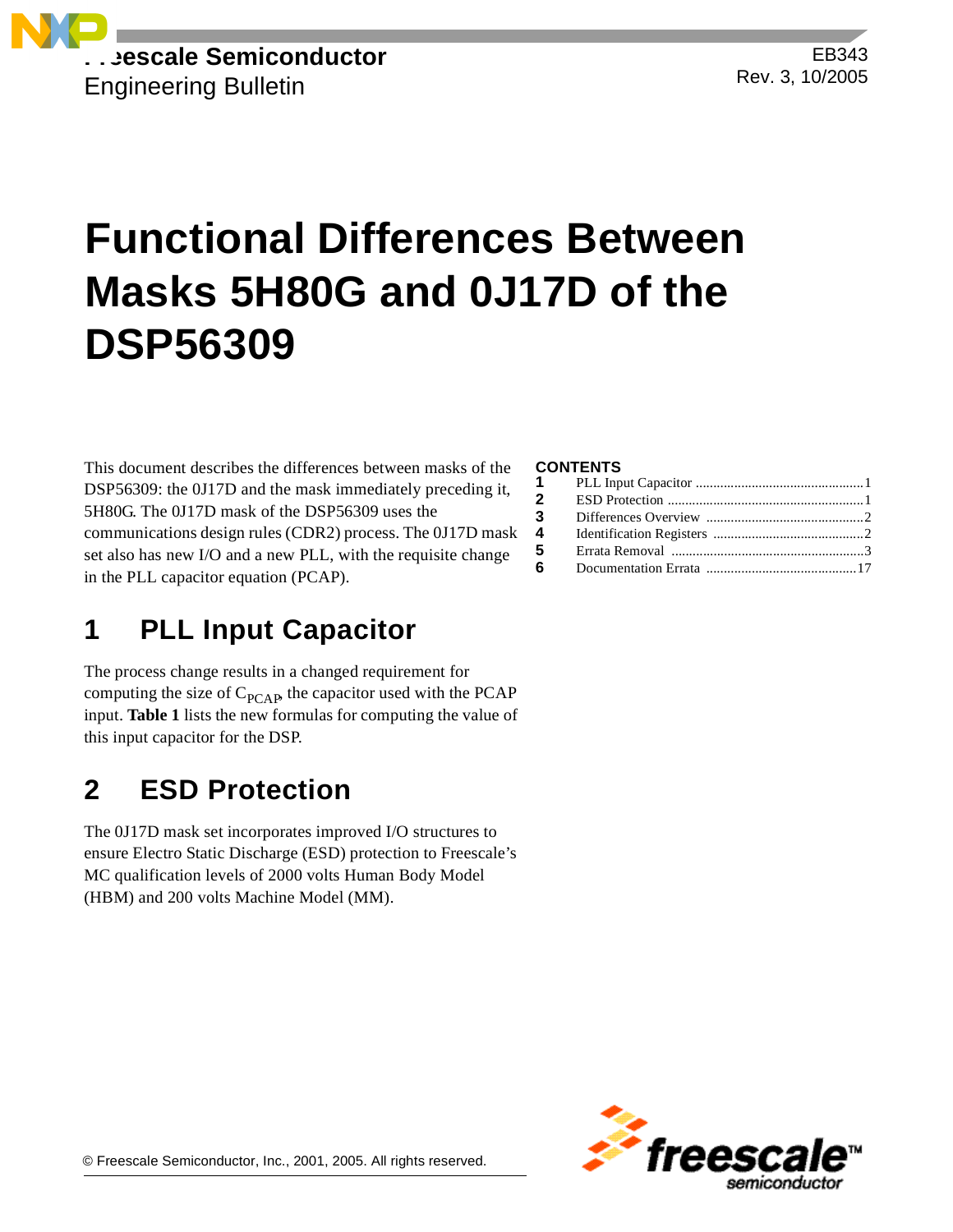

**rences Overview** 

# **3 Differences Overview**

The primary functional differences between the masks are due to inherent differences between the two design technologies. **[Table 1](#page-1-0)** compares the mask sets.

<span id="page-1-0"></span>

|                                        |                                                                                                                                                       | 5H80G (80 MHz)                                 |                                                | 0J17D (100 MHz)                                                                                                                                     |                                                |                                                 |  |
|----------------------------------------|-------------------------------------------------------------------------------------------------------------------------------------------------------|------------------------------------------------|------------------------------------------------|-----------------------------------------------------------------------------------------------------------------------------------------------------|------------------------------------------------|-------------------------------------------------|--|
| <b>Feature</b>                         | Recommended                                                                                                                                           | Min                                            | Max                                            | Recommended                                                                                                                                         | Min                                            | Max                                             |  |
| Technology                             | 0.5 micron                                                                                                                                            |                                                |                                                | Sub 0.4 micron                                                                                                                                      |                                                |                                                 |  |
| PLL input<br>capacitor<br>$(C_{PCAP})$ | Uses the following<br>rules:<br>For MF $\leq$ 4:<br>$C_{PCAP} = [(500 \times MF) -$<br>150] pF<br>For $MF > 4$ :<br>$C_{PCAP}$ = (690 $\times$ MF) pF | $(MF \times 425)$<br>$-125$<br>$MF \times 520$ | (MF $\times$ 590)<br>$-175$<br>$MF \times 920$ | Use the following rules:<br>For MF $\leq$ 4:<br>$C_{PCAP} = [(680 \times MF) -$<br>120] pF<br>For $MF > 4$ :<br>$C_{PCAP} = (1100 \times MF)$<br>pF | (MF $\times$ 580)<br>$-100$<br>$MF \times 830$ | (MF $\times$ 780)<br>$-140$<br>$MF \times 1470$ |  |

**Table 1.** Functional Comparison of 5H80G and 0J17D

Key differences between the masks are as follows:

- Target operating frequency for the 0J17D mask set is 100 MHz full voltage range (3.0–3.6 V). The preceding 5H80G mask set was 80 MHz full voltage range (3.0–3.6 V) and 100 MHz with de-rated operating voltage (3.125–3.6 V).
- On the 0J17D mask set, the peripheral I/O are 5 V tolerant without keepers. The preceding 5H80G mask set did not have 5 V tolerant I/O and had keepers.
- The J17D mask set has split voltage supply between core and I/O supplies.
- Pull-up was removed from the TCK pin in order to make the DSP56309 consistent with the DSP563xx family. The preceding 5H80G mask set had a pull-up on the TCK pin

# **4 Identification Registers**

Values in the Device Identification register (IDR) and JTAG Identification (ID) register are changed to reflect the new 0J17D mask set, as shown in **[Figure 1](#page-1-1)** and **[Figure 2](#page-2-0)**. The IDR is a 24-bit, read-only factory-programmed register that identifies DSP56300 family members. It specifies the derivative number and revision number of the device. This information is used in testing or by software. **[Figure 1](#page-1-1)** shows the contents of the IDR for mask set 0J17D. Revision numbers are assigned as follows: \$0 is revision 0, \$1 is revision A, and so on.

| 23 | 16        | 15 | 12                     |                          |  |
|----|-----------|----|------------------------|--------------------------|--|
|    | Reserved  |    | <b>Revision Number</b> | <b>Derivative Number</b> |  |
|    | 0000 0000 |    | 0001                   | 0011 0000 1001           |  |

**Figure 1.** Identification Register Configuration (Revision 3)

<span id="page-1-1"></span>The JTAG ID register is a 32-bit read-only factory-programmed register that distinguishes the component on a board according to the IEEE 1149.1 standard. **[Figure 2](#page-2-0)** shows the JTAG ID register configuration for mask set 0J17D. Version information corresponds to the revision number (\$0 for revision 0, \$1 for revision A, and so forth).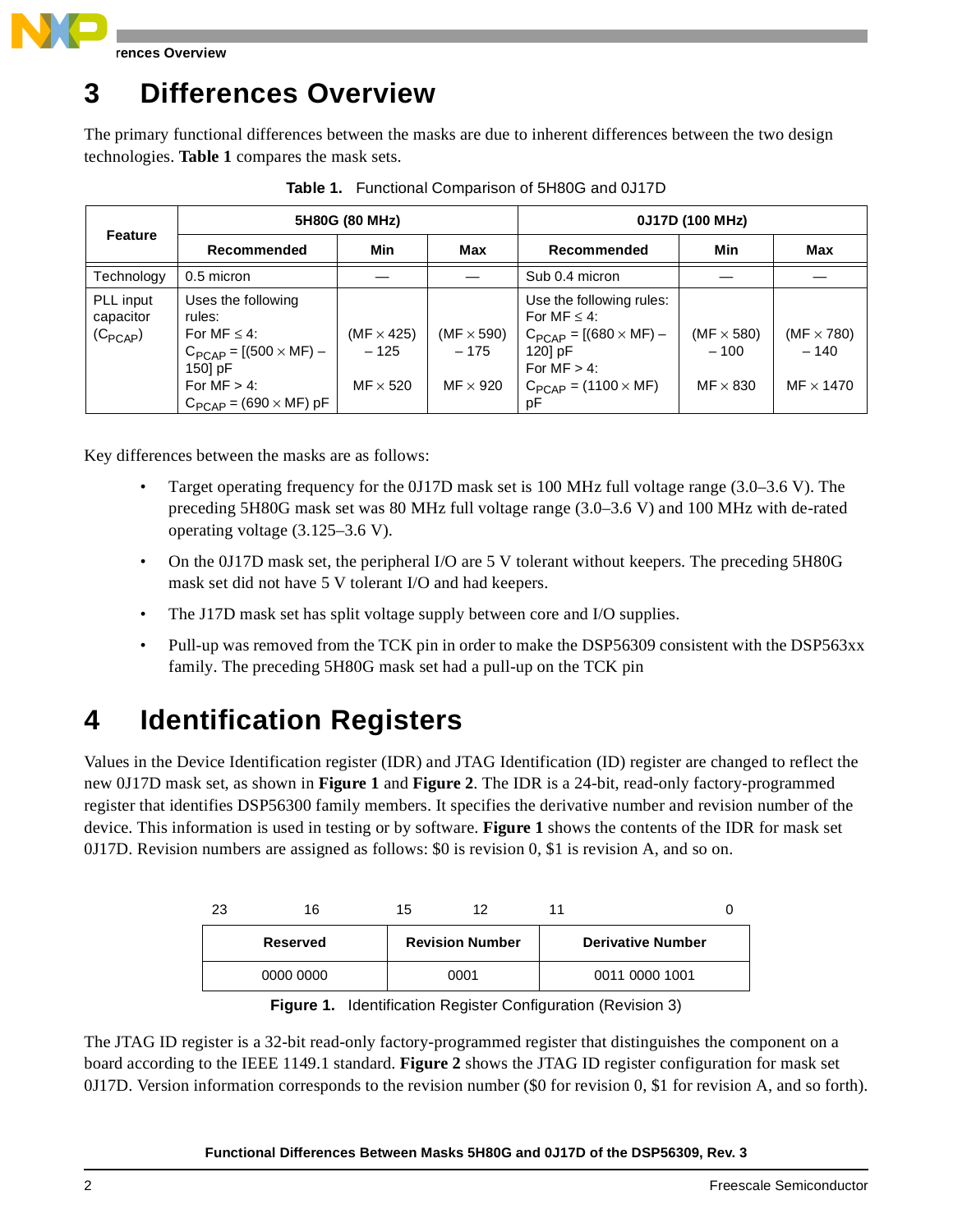

| 31                         | 28 | 27 | 22                                    | 21 | 12                               | 11 |                                        |  |
|----------------------------|----|----|---------------------------------------|----|----------------------------------|----|----------------------------------------|--|
| <b>Version Information</b> |    |    | <b>Customer Part</b><br><b>Number</b> |    | <b>Sequence</b><br><b>Number</b> |    | <b>Manufacturer</b><br><b>Identity</b> |  |
| 0001                       |    |    | 000110                                |    | 0000001001                       |    | 000 0000 1110                          |  |

|  |  |  |  | Figure 2. JTAG Identification Register Configuration (Revision 3) |  |  |
|--|--|--|--|-------------------------------------------------------------------|--|--|
|--|--|--|--|-------------------------------------------------------------------|--|--|

<span id="page-2-0"></span>The 0J17D mask set removes all known functional errata on the 5H80G mask set. This section shows the functional errata that the 0J17D mask set removes. For further documentation updates, consult the errata for each device. The specific differences in errata items are listed in the following tables. A detailed description of each errata item is available in the chip errata documents on the web site listed on the back cover of this document.

The silicon errata present on the 5H80G mask but not on the 0J17D masks are listed as follows:

| Errata<br><b>Number</b> | <b>Errata Description</b>                                                                                                                                                                                                                                                                                                                                                                                                                                                                                                                                                                                                                                                                                         | <b>Status</b>               |
|-------------------------|-------------------------------------------------------------------------------------------------------------------------------------------------------------------------------------------------------------------------------------------------------------------------------------------------------------------------------------------------------------------------------------------------------------------------------------------------------------------------------------------------------------------------------------------------------------------------------------------------------------------------------------------------------------------------------------------------------------------|-----------------------------|
| <b>ES33</b>             | Description (added 3/3/1997):<br>When using the JTAG instructions SAMPLE/PRELOAD, EXTEST,<br>and CLAMP, erroneous data may be driven out on the parallel pins<br>and TDO. Data cannot be shifted through the Boundary Scan<br>Register (BSR) using the SAMPLE/PRELOAD instruction. Because<br>the BSR must be preloaded using the SAMPLE/PRELOAD<br>instruction, the EXTEST and CLAMP instructions cannot be used for<br>testing the board connections.<br>Workaround: None available.                                                                                                                                                                                                                            | <b>Fixed</b><br>on<br>0J17D |
| <b>ES42</b>             | Description (added 2/27/1998):<br>When a DMA channel is in Line mode (that is, $DTM = 010$ ) with<br>address modes defined by $D3D = 0$ and $DMA = 10010x$ (that is, DCO<br>in A mode), and the DCO value is greater than \$FFF, then the DMA<br>does not function properly. This address mode implies "no update"<br>at the destination and "no update" or "post increment by 1" mode at<br>the source.<br>Workaround:<br>Use Block Transfer mode (that is, $DTM = 000$ ). For the DCO and<br>DAM settings described in this erratum, the Line Transfer mode of<br>DMA is identical to its Block Transfer mode, so this combination is<br>redundant. In fact, a block containing only one line is still a block. | <b>Fixed</b><br>on<br>0J17D |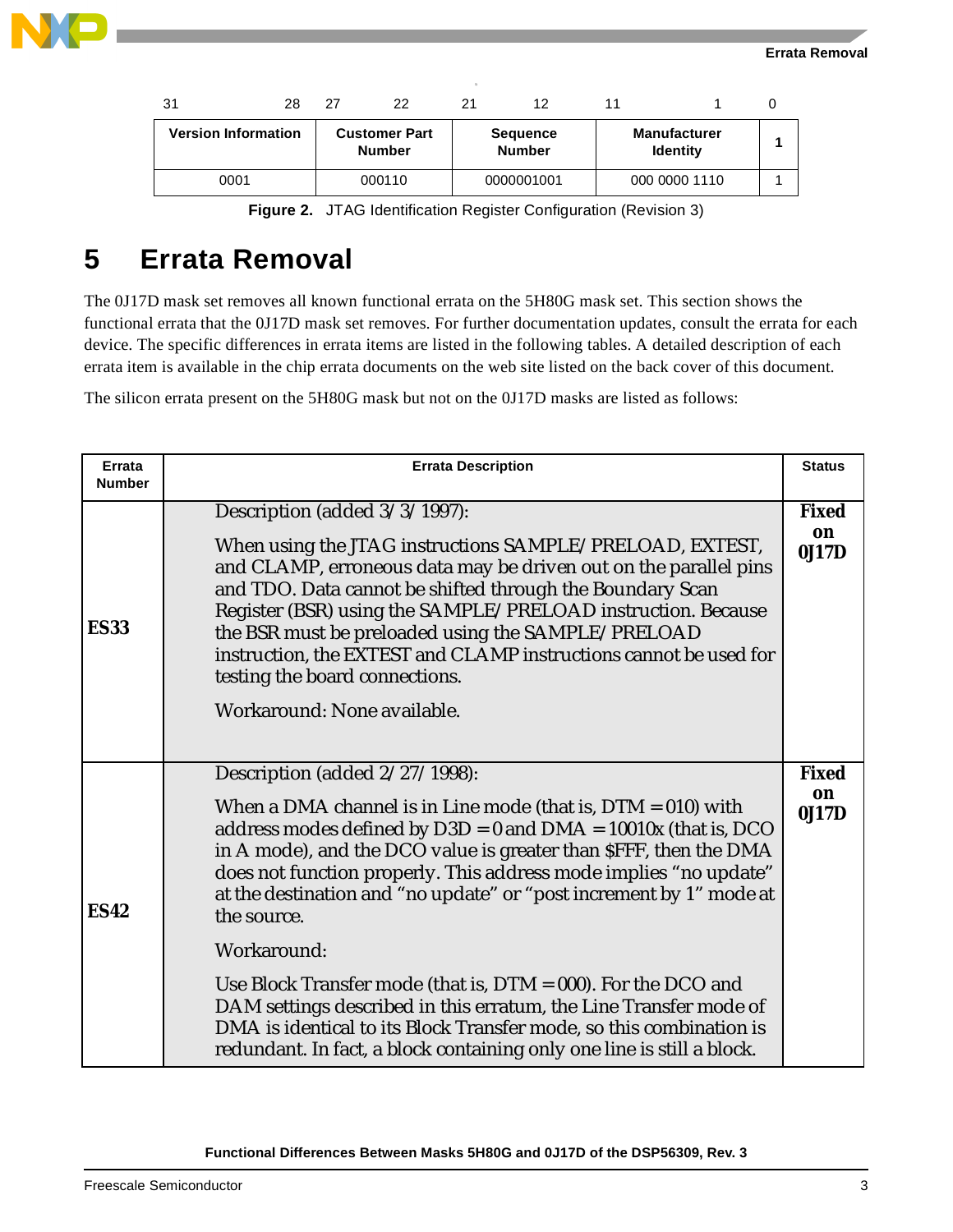

| Errata<br><b>Number</b> | <b>Errata Description</b>                                                                                                                                                                                                                                                                                                                                                                                                                                                                                                                                         | <b>Status</b> |  |  |  |  |
|-------------------------|-------------------------------------------------------------------------------------------------------------------------------------------------------------------------------------------------------------------------------------------------------------------------------------------------------------------------------------------------------------------------------------------------------------------------------------------------------------------------------------------------------------------------------------------------------------------|---------------|--|--|--|--|
|                         | Description (added $9/25/1997$ ):                                                                                                                                                                                                                                                                                                                                                                                                                                                                                                                                 | <b>Fixed</b>  |  |  |  |  |
|                         | Using the JTAG instruction code 1111 (SF) or 1101 (SD) for the<br>BYPASS instruction may cause the chip to enter Debug mode (which<br>then correctly sets the Status bits (OS[1:0]) in the OnCE Status and<br>Control Register (OSCR[7:6]) and asserts the $\overline{DE}$ output to<br>acknowledge Debug mode status).                                                                                                                                                                                                                                           |               |  |  |  |  |
|                         | Workaround: Use one of the following alternatives:                                                                                                                                                                                                                                                                                                                                                                                                                                                                                                                |               |  |  |  |  |
| <b>ES53</b>             | If possible, do not use instruction code 1111 (\$F) or 1101 (\$D) for<br>$\bullet$<br>the BYPASS instruction. Use one of the other defined BYPASS in-<br>struction codes (that is, any code from 1000–1100 (\$8–\$C) or 1110<br>$(SE)$ ).                                                                                                                                                                                                                                                                                                                         |               |  |  |  |  |
|                         | If you must use instruction code 1111 (\$F) or 1101 (\$D), use the fol-<br>$\bullet$<br>lowing procedure:                                                                                                                                                                                                                                                                                                                                                                                                                                                         |               |  |  |  |  |
|                         | — While the SF or SD instruction code is in the Instruction Regis-<br>ter, ensure that the JTAG Test Access Port (TAP) state machine<br>does not pass through the JTAG Test-Logic-Reset state while ac-<br>cessing any JTAG registers (that is, Instruction Register, Bound-<br>ary Scan Register, or ID Register).<br>- Before using any other JTAG instruction, load one of the other<br>BYPASS instruction codes (that is, any code from 1000-1100<br>(\$8-\$C) or 1110 (\$E)) into the instruction register. Then, any other<br>JTAG instruction may be used. |               |  |  |  |  |
|                         | Description (added 2/27/1998):                                                                                                                                                                                                                                                                                                                                                                                                                                                                                                                                    | <b>Fixed</b>  |  |  |  |  |
|                         | When a DMA channel is configured to use its DMA Control Register<br>(DCR) in the following way:                                                                                                                                                                                                                                                                                                                                                                                                                                                                   | on<br>0J17D   |  |  |  |  |
|                         | Line Transfer mode is selected (that is, $DTM[2:0] = 010$ ).                                                                                                                                                                                                                                                                                                                                                                                                                                                                                                      |               |  |  |  |  |
|                         | Non-three-dimensional Address mode is selected (that is,<br>$D3D = 0$ ).                                                                                                                                                                                                                                                                                                                                                                                                                                                                                          |               |  |  |  |  |
| <b>ES54</b>             | Destination Address Offset Register DOR1 or DOR2 is selected<br>$\bullet$<br>(that is, $DAM[5:3] = 001$ or 011).                                                                                                                                                                                                                                                                                                                                                                                                                                                  |               |  |  |  |  |
|                         | No Source Address Offset is selected (that is, $DAM[2:0] = 100$ or<br>$\bullet$<br>$101$ ).                                                                                                                                                                                                                                                                                                                                                                                                                                                                       |               |  |  |  |  |
|                         | then DMA transfers do not occur as intended.                                                                                                                                                                                                                                                                                                                                                                                                                                                                                                                      |               |  |  |  |  |
|                         | Workaround:                                                                                                                                                                                                                                                                                                                                                                                                                                                                                                                                                       |               |  |  |  |  |
|                         | Select Destination Address Offset Register DOR0 or DOR2 by setting<br>$DAM[5:3] = 000$ or 010.                                                                                                                                                                                                                                                                                                                                                                                                                                                                    |               |  |  |  |  |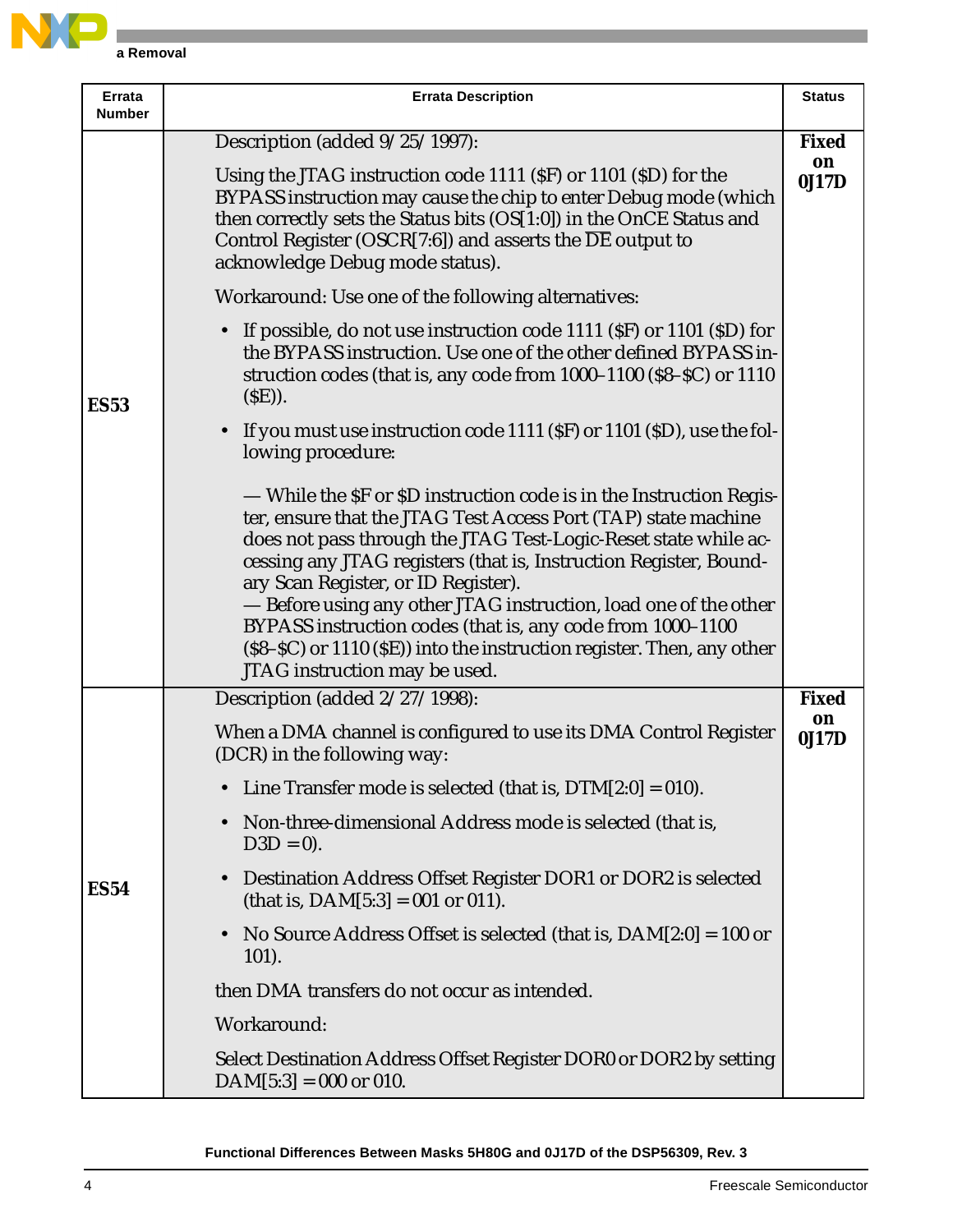

| <b>Errata</b><br><b>Number</b> | <b>Errata Description</b>                                                                                                                                                                                                                                                                                               | <b>Status</b>      |  |  |  |
|--------------------------------|-------------------------------------------------------------------------------------------------------------------------------------------------------------------------------------------------------------------------------------------------------------------------------------------------------------------------|--------------------|--|--|--|
|                                | Description (added 2/27/98):                                                                                                                                                                                                                                                                                            | <b>Fixed</b><br>on |  |  |  |
| <b>ES77</b>                    | The PCAP pin of the H80G is marginal to Freescale's XC qualification<br>requirement of 1K Volt Human Body Model ElectroStatic Discharge<br>(ESD) and 100V Machine Model ESD.                                                                                                                                            | 0J17D              |  |  |  |
|                                | Workaround:                                                                                                                                                                                                                                                                                                             |                    |  |  |  |
|                                | Minimize PCAP exposure to ElectroStatic Discharge.                                                                                                                                                                                                                                                                      |                    |  |  |  |
|                                | Description (added 2/27/98):                                                                                                                                                                                                                                                                                            | <b>Fixed</b><br>on |  |  |  |
|                                | When the SCI is configured in Synchronous mode, if the internal<br>clock and all SCI pins are enabled simultaneously, then an extra pulse<br>of 1 DSP clock-length is provided on the SCLK pin.                                                                                                                         |                    |  |  |  |
| <b>ES78</b>                    | Workaround:                                                                                                                                                                                                                                                                                                             |                    |  |  |  |
|                                | Do both these steps in this order:                                                                                                                                                                                                                                                                                      |                    |  |  |  |
|                                | a. Enable an SCI pin other than SCLK.                                                                                                                                                                                                                                                                                   |                    |  |  |  |
|                                | b. In the next instruction, enable the remaining SCI pins, including<br><b>SCLK.</b>                                                                                                                                                                                                                                    |                    |  |  |  |
|                                | Description (added 2/27/1998):                                                                                                                                                                                                                                                                                          | <b>Fixed</b>       |  |  |  |
| <b>ES79</b>                    | When activity passes from one DMA channel to another and the<br>DMA interface accesses external memory, requiring one or more wait<br>states, the DACT and DCH status bits in the DMA Status Register<br>(DSTR) may indicate improper activity status for DMA Channel 0<br>(that is, $DACT = 1$ and $DCH[2:0] = 000$ ). | on<br>0J17D        |  |  |  |
|                                | Workaround: none                                                                                                                                                                                                                                                                                                        |                    |  |  |  |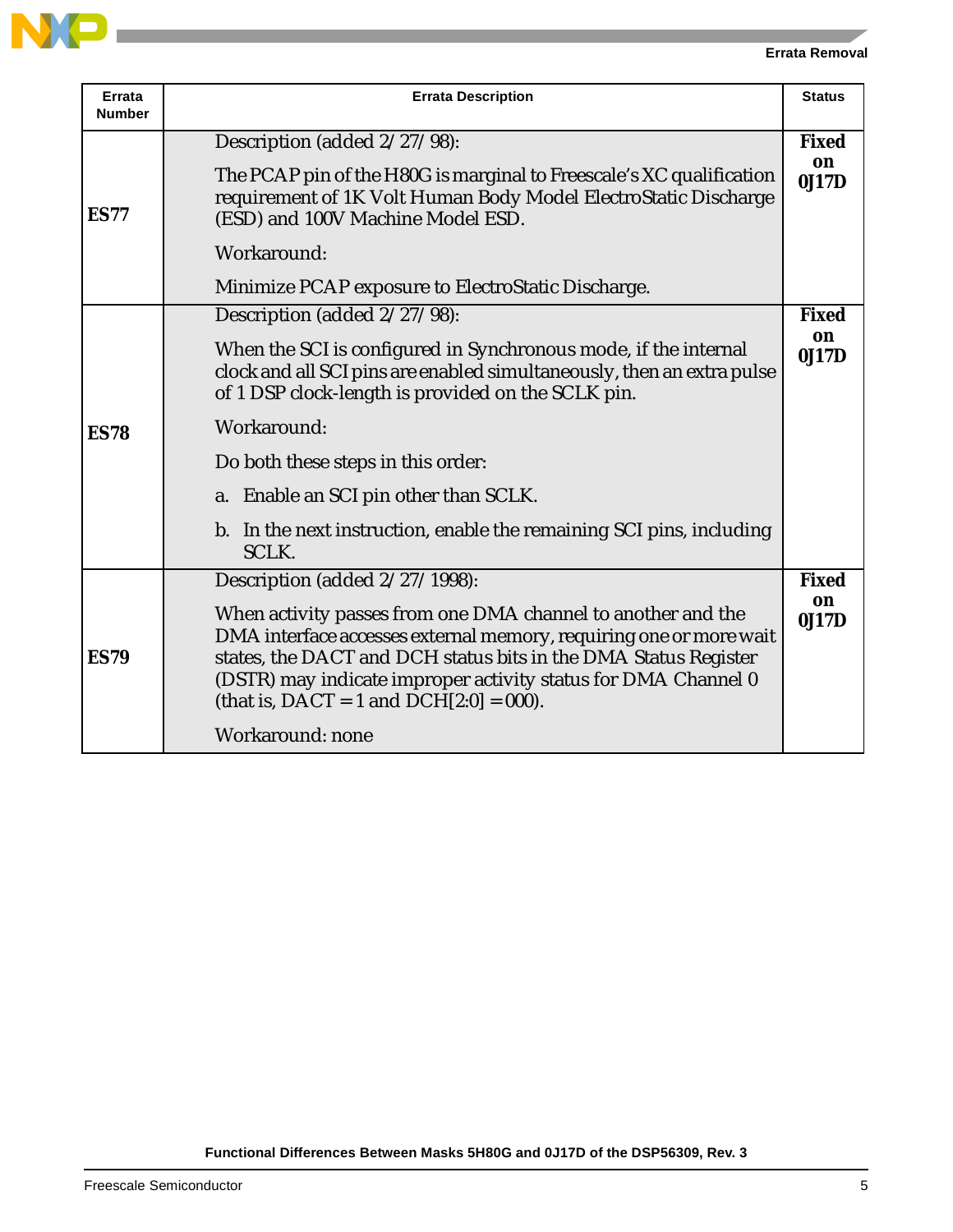

| Errata<br><b>Number</b> | <b>Errata Description</b>                                                                                                                                                                                                                                                                 |              |  |  |  |  |  |  |
|-------------------------|-------------------------------------------------------------------------------------------------------------------------------------------------------------------------------------------------------------------------------------------------------------------------------------------|--------------|--|--|--|--|--|--|
|                         | Description (added 5/13/98):                                                                                                                                                                                                                                                              | <b>Fixed</b> |  |  |  |  |  |  |
|                         | When software disables a DMA channel (by clearing the DE bit of the<br>DCR), the DTD status bit of the channel may not be set if any of the<br>following events occur:                                                                                                                    | on<br>0J17D  |  |  |  |  |  |  |
|                         | a. Software disables the DMA channel just before a conditional<br>transfer stall (Described by App B-3.5.1, UM).                                                                                                                                                                          |              |  |  |  |  |  |  |
|                         | b. Software disables the DMA channel at the end of the block<br>transfer (that is after the counter is loaded with its initial value<br>and transfer of the last word of the block is completed).                                                                                         |              |  |  |  |  |  |  |
|                         | As a result, the Transfer Done interrupt might not be generated.                                                                                                                                                                                                                          |              |  |  |  |  |  |  |
|                         | Workaround:<br>Avoid using the instruction sequence causing the conditional<br>transfer stall (See DSP56300 UM, App B-3.5.1 for description) in fast<br>interrupt service routines. Every time the DMA channel needs to be<br>disabled by software, the following sequence must be used : |              |  |  |  |  |  |  |
| <b>ES84</b>             | bclr<br>; not needed if DIE is cleared<br>#DIE, x:M DCR<br>bclr<br>#DE, x: M DCR<br>; instead of two instructions above, one 'movep' instruction<br>; may be used<br>; to clear DIE and DE bits<br>movep<br>#DCR Dummy Value, x:M DCR<br>#DE, x: M_DCR<br>bclr<br>nop<br>nop              |              |  |  |  |  |  |  |
|                         | Here, the DCR_Dummy_value is any value of the DCR register that<br>complies with the following requirements:                                                                                                                                                                              |              |  |  |  |  |  |  |
|                         | DE is set;<br>DIE is set if Transfer Done interrupt request should be gener-<br>ated and cleared otherwise;<br>DRS[4:0] bits must encode a reserved DMA request source<br>$\bullet$<br>(see the following list of reserved DRS values);                                                   |              |  |  |  |  |  |  |
|                         | List of reserved DRS[4:0] values (per device):                                                                                                                                                                                                                                            |              |  |  |  |  |  |  |
|                         | DSP56302, DSP56309, DSP56303, DSP56306, DSP56362 -<br>10101-11111<br>$DSP56305 - 11011$<br>$\bullet$<br>$DSP56301 - 10011 - 11011$<br>$\bullet$<br>$DSP56307 - 10111 - 11111$                                                                                                             |              |  |  |  |  |  |  |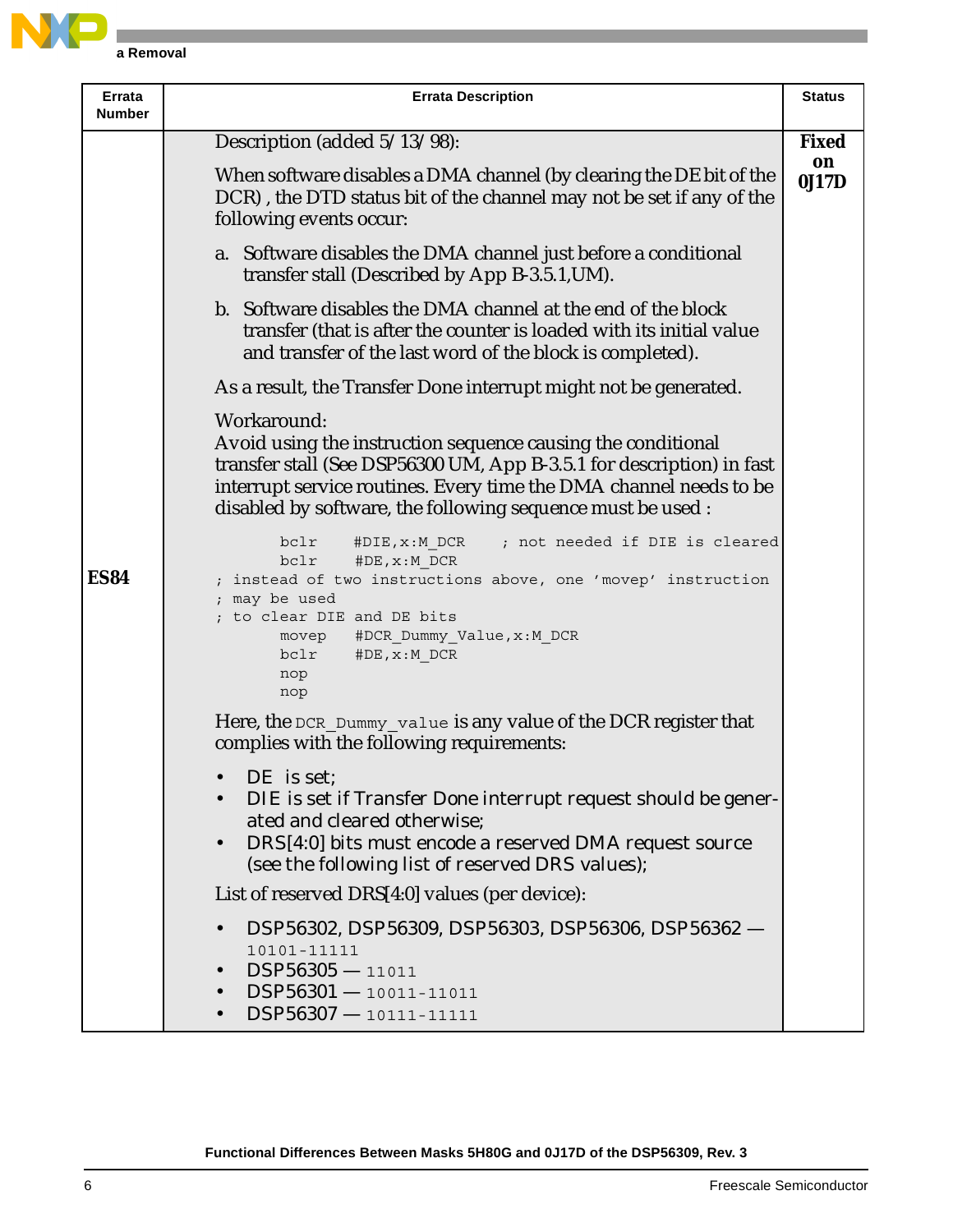| Errata<br><b>Number</b> | <b>Errata Description</b>                                                                                                                                                                                                                                                                                                                                                                                                                                                                                                                                                                                                                                                                                                                                                                                                            | <b>Status</b>               |
|-------------------------|--------------------------------------------------------------------------------------------------------------------------------------------------------------------------------------------------------------------------------------------------------------------------------------------------------------------------------------------------------------------------------------------------------------------------------------------------------------------------------------------------------------------------------------------------------------------------------------------------------------------------------------------------------------------------------------------------------------------------------------------------------------------------------------------------------------------------------------|-----------------------------|
| <b>ES85</b>             | Description (added 5/3/98):<br>If both the DMA channel and the core simultaneously access the<br>same 1/4K page of internal memory (X, Y, or program), an improper<br>DMA channel operation may occur.<br>Workaround:<br>Avoid simultaneous DMA and core accesses to the same 1/4K page<br>of internal memory.                                                                                                                                                                                                                                                                                                                                                                                                                                                                                                                       | <b>Fixed</b><br>on<br>0J17D |
| <b>ES89</b>             | Description (added 6/25/98):<br>If the SCI Receiver is programmed to work with a different serial<br>clock than the SCI Transmitter so that either the Receiver or<br>Transmitter is using the external serial clock and the other is using<br>the internally-generated serial clock—RCM and TCM in the SCCR<br>are programmed differently)-then the internal serial clock<br>generator will not operate and the SCI portion (Receiver or<br>Transmitter) clocked by the internal clock will be stuck.<br>Workaround:<br>Do not use SCI with the two SCI portions (Receiver and Transmitter)<br>clocked by different serial clocks; use either both externally or both<br>internally clocked.<br>Or:<br>When using both portions of the SCI (Receiver & Transmitter), do not<br>program different values on RCM and TCM in the SCCR. | <b>Fixed</b><br>on<br>0J17D |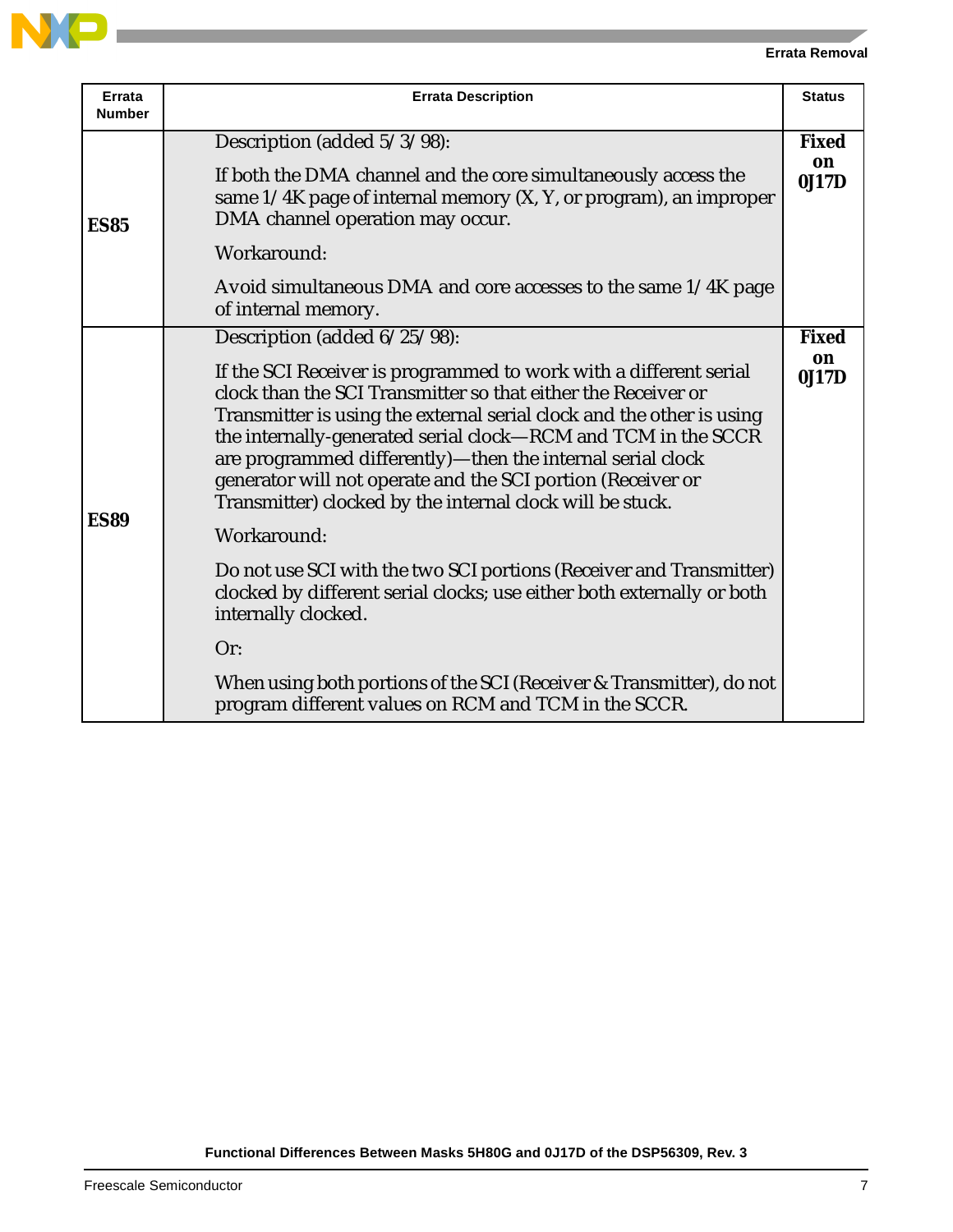

| Errata<br><b>Number</b> | <b>Errata Description</b>                                                                                                                                                                                                                                        | <b>Status</b> |
|-------------------------|------------------------------------------------------------------------------------------------------------------------------------------------------------------------------------------------------------------------------------------------------------------|---------------|
|                         | Description (added 6/25/98)/Modified 4/19/99:                                                                                                                                                                                                                    | <b>Fixed</b>  |
|                         | A deadlock occurs during DMA transfers if all the following<br>conditions exist:                                                                                                                                                                                 | on<br>0J17D   |
|                         | 1. DMA transfers data between internal memory and external<br>memory through port A.                                                                                                                                                                             |               |
|                         | 2. DMA and the core access the same internal 0.25K memory module.                                                                                                                                                                                                |               |
|                         | 3. One of the following occurs:                                                                                                                                                                                                                                  |               |
|                         | a. The bus arbitration system is active, that is, BG is changing, not<br>tied to ground.                                                                                                                                                                         |               |
| <b>ES90</b>             | b. Packing mode (bit $7$ in the $AAR[3 - 0]$ registers) is active for DMA<br>transfers on Port A.                                                                                                                                                                |               |
|                         | Workaround:                                                                                                                                                                                                                                                      |               |
|                         | One of the following, but workarounds 2, and 3 are valid ONLY to<br>section 3 a of the errata - that is, not valid if packing mode is used, and<br>workaround 4 is valid only to section 3 b of the errata - that is, not<br>valid if bus arbitration is active. |               |
|                         | 1. Use intermediate internal memory on which there is no contention<br>with the core.                                                                                                                                                                            |               |
|                         | 2. Tie $\overline{BG}$ to ground, or have an external arbiter that asserts $\overline{BG}$ even<br>if BR is not asserted.                                                                                                                                        |               |
|                         | 3. Set the BCR[BRH] bit, whenever BR must be active.                                                                                                                                                                                                             |               |
|                         | 4. Avoid using packing mode.                                                                                                                                                                                                                                     |               |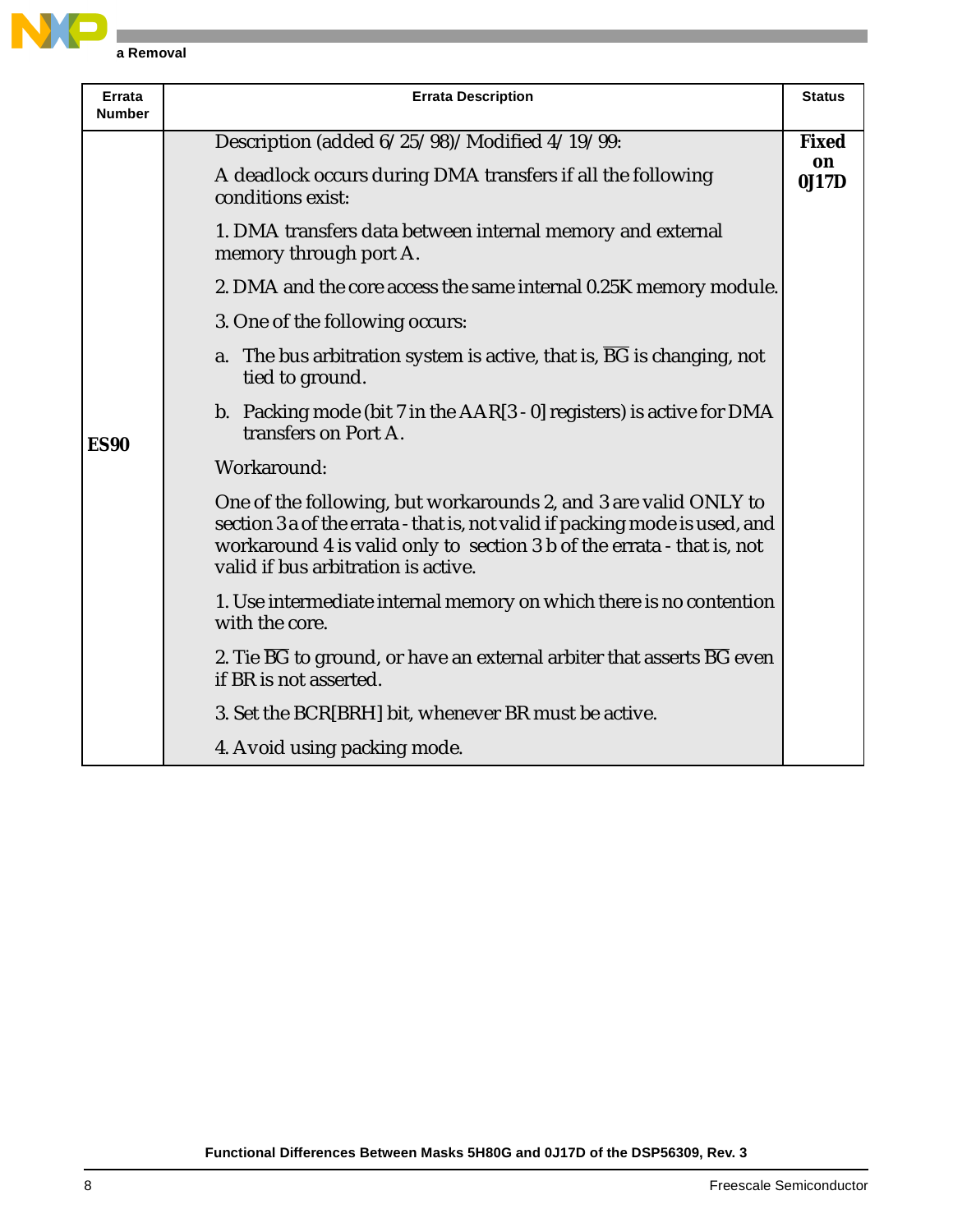| Errata<br><b>Number</b> | <b>Errata Description</b>                                                                                                                                                                                                                                                                                                   |              |  |
|-------------------------|-----------------------------------------------------------------------------------------------------------------------------------------------------------------------------------------------------------------------------------------------------------------------------------------------------------------------------|--------------|--|
|                         | Description (added $7/22/98$ ):                                                                                                                                                                                                                                                                                             | <b>Fixed</b> |  |
|                         | If the Core reads data from the HRX while instructions are fetched<br>from the memory Expansion Port (Port A) using 2 or more wait<br>states, data may be lost.                                                                                                                                                             | on<br>0J17D  |  |
|                         | Workaround:                                                                                                                                                                                                                                                                                                                 |              |  |
|                         | There are three possible workarounds:                                                                                                                                                                                                                                                                                       |              |  |
|                         | 1) The host should guarantee that there is no more than one word in<br>the TXH:TXM:TXL-HRX data path at any time. This can be achieved<br>if the host writes a word to the HI08 only when the TRDY flag is set<br>(that is, the data path is empty).                                                                        |              |  |
|                         | 2) Use a service routine running from fast (that is, one wait state)<br>external memory or internal memory to read the HRX read code;<br>ensure that code that is fetched from slow (that is, more than 1 wait<br>state) external memory is located at least 4 instructions after the HRX<br>register is read. For example: |              |  |
| <b>ES91</b>             | READ HRX DATA<br><b>NOP</b><br><b>NOP</b><br><b>NOP</b><br><b>NOP</b>                                                                                                                                                                                                                                                       |              |  |
|                         | Note:                                                                                                                                                                                                                                                                                                                       |              |  |
|                         | a) Interrupt requests that fetch instructions from slow external<br>memory should be masked during this service routine.<br>Nonmaskable interrupt (NMI) request routines must not be in<br>external memory.                                                                                                                 |              |  |
|                         | b) If running from fast external memory and if a DMA channel<br>accessing external memory is used, then the DMA may cause extra<br>wait states to the core. Thus, the DMA should have a lower priority<br>than the core so that the core can access the external memory with no<br>more than 1 wait state.                  |              |  |
|                         | 3)<br>Read the HRX using one of the channels of the on-chip DMA<br>controller.                                                                                                                                                                                                                                              |              |  |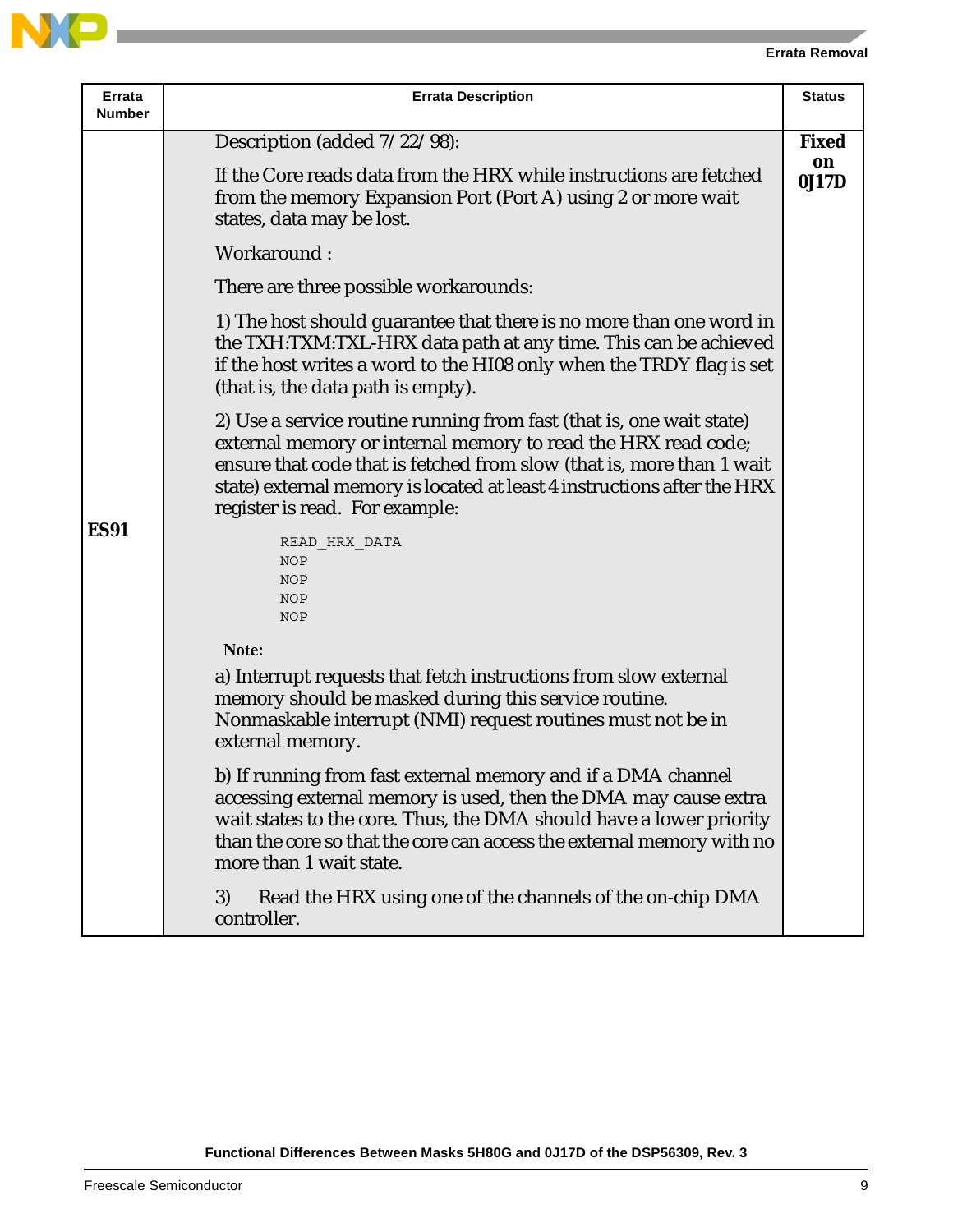

| Errata<br><b>Number</b> | <b>Errata Description</b>                                                                                                                                                                                                                                                               | <b>Status</b> |
|-------------------------|-----------------------------------------------------------------------------------------------------------------------------------------------------------------------------------------------------------------------------------------------------------------------------------------|---------------|
|                         | Description (added 8/10/98):                                                                                                                                                                                                                                                            | <b>Fixed</b>  |
|                         | Enabling any DMA channel by software for transferring a block of<br>data (TM=011 in the channel control register) might not work<br>properly.                                                                                                                                           | on<br>0J17D   |
|                         | Workaround:                                                                                                                                                                                                                                                                             |               |
|                         | Triggering of a channel for block transfer by software can be replaced<br>by triggering of the DMA channel for block transfer by a peripheral<br>(e.g. Timer, SCI, and so forth) that is not used while the block of data<br>should be transferred by DMA. This can be done as follows: |               |
|                         | 1. Set the DSR, DDR and DCO registers of the DMA channel<br>according to the application case.                                                                                                                                                                                          |               |
|                         | 2. Transfer mode of the DMA channel (in the DCR register) should be<br>set to $TM = 000$ or $TM = 100$ (See Section 8.1.5.3, 563xx UM).                                                                                                                                                 |               |
| <b>ES94</b>             | 3. DMA Request Source of the DMA channel should be set according<br>to the chosen peripheral, which should trigger the DMA channel (see<br>Section 8.1.5.6 56300 UM and "DMA Request Sources" Table in the<br>CORE CONFIGURATION item of the 563xx UM).                                 |               |
|                         | 4. All others fields of the DCR register, except the DE bit, should be<br>set according to the application case.                                                                                                                                                                        |               |
|                         | 5. Configure the peripheral to assert its DMA request line;                                                                                                                                                                                                                             |               |
|                         | 6. Set DE bit of the DCR register.                                                                                                                                                                                                                                                      |               |
|                         | Example 1:                                                                                                                                                                                                                                                                              |               |
|                         | Assuming that the SCI is not used while the block of #DCO3 words<br>is transferred by DMA channel 3, the SCI Transmit Data (TDRE $= 1$ ,<br>$DRS[4:0] = 01111$ ) trigger can be used instead of a software trigger for<br>channel 3.                                                    |               |
|                         | 1. Initialize DMA channel registers                                                                                                                                                                                                                                                     |               |
|                         | movep #DSR3, x:M DSR3<br>movep #DDR3, x:M DDR3<br>movep #DCO3, x:M DCO3<br>bset #0, x: M PCRE                                                                                                                                                                                           |               |
|                         | Now when the DMA channel is enabled, a transfer of the block<br>begins.                                                                                                                                                                                                                 |               |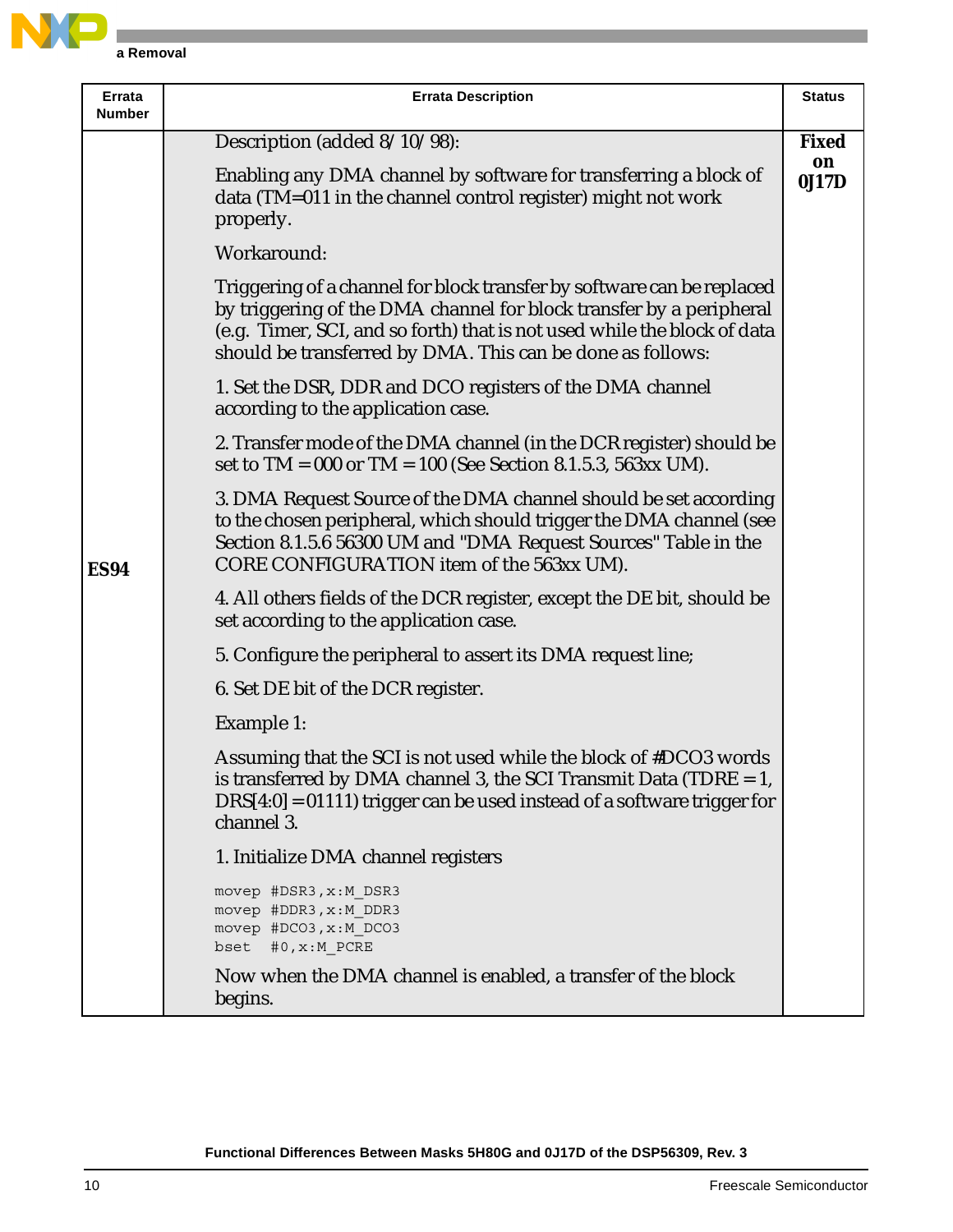| Errata<br><b>Number</b> | <b>Errata Description</b>                                                                                                                                                                                                 |              |  |  |  |
|-------------------------|---------------------------------------------------------------------------------------------------------------------------------------------------------------------------------------------------------------------------|--------------|--|--|--|
|                         | 2. Enable DMA channel                                                                                                                                                                                                     | <b>Fixed</b> |  |  |  |
|                         | ;; enable DMA channel 3,<br>#\$867a40,x:M DCR3<br>movep<br>;; block transfer mode,<br>;; DRS $[4:0] = 01111$                                                                                                              | on<br>0J17D  |  |  |  |
|                         | <b>Example 2:</b>                                                                                                                                                                                                         |              |  |  |  |
|                         | Assuming that Timer 0 is not used while a block of #DCO3 words is<br>to be transferred by DMA channel 3, the Timer0 (TCF0 = 1, $DRS[4:0]$<br>= 10000) trigger can be used instead of a software trigger for channel<br>3. |              |  |  |  |
|                         | 1. Initialize DMA channel registers                                                                                                                                                                                       |              |  |  |  |
|                         | movep #DSR3, x:M DSR3<br>movep #DDR3, x:M DDR3                                                                                                                                                                            |              |  |  |  |
|                         | movep #DCO3, x:M DCO3                                                                                                                                                                                                     |              |  |  |  |
| <b>ES94</b>             | 2. Initialize Timer 0                                                                                                                                                                                                     |              |  |  |  |
| cont.                   | ;; no prescaling, inv=0, mode<br>#\$0,x:M TCSR0<br>movep<br>0,                                                                                                                                                            |              |  |  |  |
|                         | ;; no interrupt, reload is<br>disabled                                                                                                                                                                                    |              |  |  |  |
|                         | $movep$ $\#$0, x:M$ $TLR0$<br>;;initialize load reg.<br>movep #\$0,x:M_TCPR0<br>;;initialize compare reg.                                                                                                                 |              |  |  |  |
|                         | 3. Generate DMA channel trigger                                                                                                                                                                                           |              |  |  |  |
|                         | - option 1                                                                                                                                                                                                                |              |  |  |  |
|                         | #\$A48254, x: M DCR3<br>;; enable DMA channel 3, block<br>movep<br>;; transfer mode, DE isn't<br>;; disabled at end of<br>;; transfer, triggered by<br>$:$ Timer0 (TCF0=1)                                                |              |  |  |  |
|                         | ;; enable timer<br>bset<br>#M TE,x:M TCSR0<br>nop<br>nop                                                                                                                                                                  |              |  |  |  |
|                         | ;; disable timer<br>bclr<br>#M TE,x:M TCSR0                                                                                                                                                                               |              |  |  |  |

**Functional Differences Between Masks 5H80G and 0J17D of the DSP56309, Rev. 3**

N

 $\Box$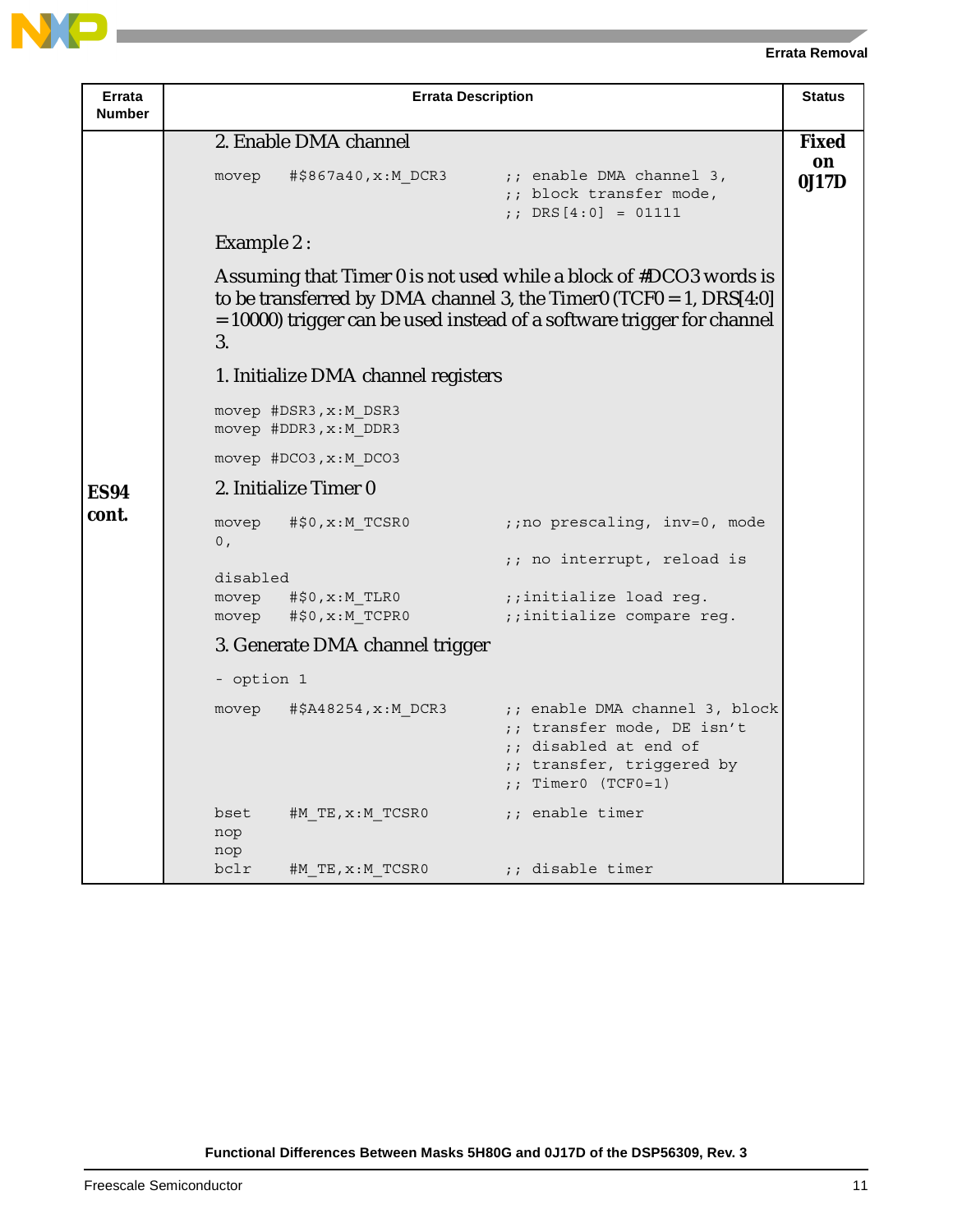

| Errata<br><b>Number</b> | <b>Errata Description</b>                                                                                                                                                                                                                                                                                                                                                                      | <b>Status</b> |  |  |  |
|-------------------------|------------------------------------------------------------------------------------------------------------------------------------------------------------------------------------------------------------------------------------------------------------------------------------------------------------------------------------------------------------------------------------------------|---------------|--|--|--|
|                         | - option 2                                                                                                                                                                                                                                                                                                                                                                                     | <b>Fixed</b>  |  |  |  |
|                         | #\$848254,x:M DCR3<br>;; enable DMA channel 3, block<br>movep<br>;; transfer mode, DE is<br>;; disabled at the end of<br>;; the transfer, triggered by<br>$;$ Timer0<br>;; $(TCF0=1)$                                                                                                                                                                                                          | on<br>0J17D   |  |  |  |
|                         | ;; enable timer<br>$#M$ TE, $x : M$ TCSR0<br>bset<br>nop<br>nop                                                                                                                                                                                                                                                                                                                                |               |  |  |  |
|                         | $bc1r$ #M TE, x:M TCSR0<br>era disable timer (; disable timer                                                                                                                                                                                                                                                                                                                                  |               |  |  |  |
|                         | - option 3                                                                                                                                                                                                                                                                                                                                                                                     |               |  |  |  |
|                         | #M TE, $x : M$ TCSR0 $\qquad \qquad ;$ enable timer<br>bset                                                                                                                                                                                                                                                                                                                                    |               |  |  |  |
|                         | $\sharp$ \$848254, x:M DCR3 ;; enable DMA channel 3, block<br>movep<br>transfer                                                                                                                                                                                                                                                                                                                |               |  |  |  |
|                         | ;; mode, DE is disabled at the<br>end of                                                                                                                                                                                                                                                                                                                                                       |               |  |  |  |
|                         | ;; the transfer, triggered by                                                                                                                                                                                                                                                                                                                                                                  |               |  |  |  |
| <b>ES94</b>             | Timer0<br>;; $(TCF0=1)$                                                                                                                                                                                                                                                                                                                                                                        |               |  |  |  |
| cont.                   | #M TE, x: M TCSR0 ;; disable timer<br>bclr                                                                                                                                                                                                                                                                                                                                                     |               |  |  |  |
|                         | Following are the differences between these three options:                                                                                                                                                                                                                                                                                                                                     |               |  |  |  |
|                         | option 1: The DMA channel should be enabled only for the first block<br>transfer. An additional block transfers can be triggered by the<br>following sequence:                                                                                                                                                                                                                                 |               |  |  |  |
|                         | #M TE, x: M TCSR0 ;; enable timer<br>bset<br>nop<br>nop                                                                                                                                                                                                                                                                                                                                        |               |  |  |  |
|                         | bclr<br>#M TE, $x : M$ TCSR0 ;; disable timer                                                                                                                                                                                                                                                                                                                                                  |               |  |  |  |
|                         | Note:                                                                                                                                                                                                                                                                                                                                                                                          |               |  |  |  |
|                         | Execution of this sequence can be interrupted because the DMA<br>channel is triggered after the TE bit of the TCSR0 register is set. The<br>TE bit must be cleared no later than 33554430 DSP clock cycles after<br>it is set. Otherwise, an undesirable trigger for the DMA channel is<br>generated. The DMA channel must be disabled every time when<br>Timer 0 is used for another purpose. |               |  |  |  |
|                         | option 2 : The whole sequence must be used every time when a block<br>transfer is to be triggered.                                                                                                                                                                                                                                                                                             |               |  |  |  |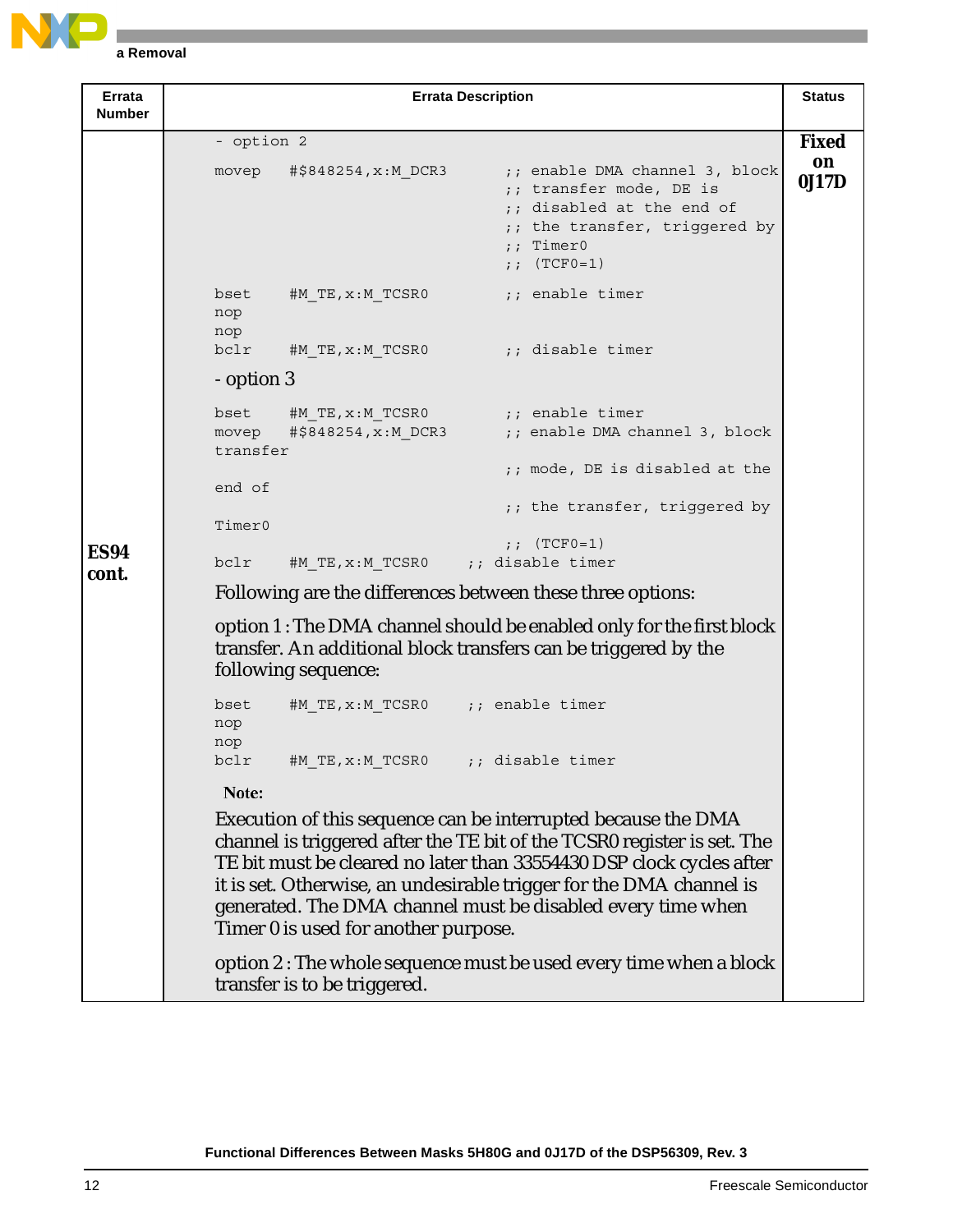| Errata<br><b>Number</b> | <b>Errata Description</b>                                                                                                                                                                                                                                                                                      | <b>Status</b>               |
|-------------------------|----------------------------------------------------------------------------------------------------------------------------------------------------------------------------------------------------------------------------------------------------------------------------------------------------------------|-----------------------------|
|                         | Note:<br>Execution of this sequence may be interrupted because the DMA<br>channel is triggered after the TE bit of the TCSR0 register is set. The<br>TE bit must be cleared no later than 33554430 DSP clock cycles after<br>is is set. Otherwise, an undesirable trigger for the DMA channel is<br>generated. | <b>Fixed</b><br>on<br>0J17D |
| <b>ES94</b><br>cont.    | option 3: The whole sequence must be used every time a block<br>transfer is to be triggered.                                                                                                                                                                                                                   |                             |
|                         | Note:<br>Execution of the first two instructions of the sequence must be<br>uninterruptable. The TE bit of the TCSR0 register must be cleared no<br>later than 33554430 DSP clock cycles after it is set. Otherwise, an<br>undesirable trigger for the DMA channel is generated.                               |                             |
|                         | Another peripheral can be used for this purpose, but taking into<br>consideration its specific features.                                                                                                                                                                                                       |                             |
|                         | Description (added 8/15/98):                                                                                                                                                                                                                                                                                   | <b>Fixed</b>                |
| <b>ES95</b>             | If more than a single DMA channel is enabled while the DSP stays in<br>the WAIT processing state, and triggering one of the DMA channels<br>causes an exit from the WAIT state (See A-6.115, UM), triggering<br>another DMA channel might cause improper DMA operation.                                        | on<br>0J17D                 |
|                         | Workaround:                                                                                                                                                                                                                                                                                                    |                             |
|                         | Assure that only a single DMA channel can be triggered during DSP<br>WAIT state. If the application cannot guarantee this, other DMA<br>channels should be disabled before the WAIT processing state is<br>entered and then reenabled after WAIT state is exited.                                              |                             |
|                         | Description (added 10/22/98):                                                                                                                                                                                                                                                                                  | <b>Fixed</b>                |
| <b>ES100</b>            | The VDD requirements for 100 MHz operation are VDD min $= 3.15$<br>volts and VDD max $=$ 3.6 volts.                                                                                                                                                                                                            | on<br>0J17D                 |
|                         | Workaround:                                                                                                                                                                                                                                                                                                    |                             |
|                         | Ensure that the VDD supply value is within the specified voltage<br>range requirements.                                                                                                                                                                                                                        |                             |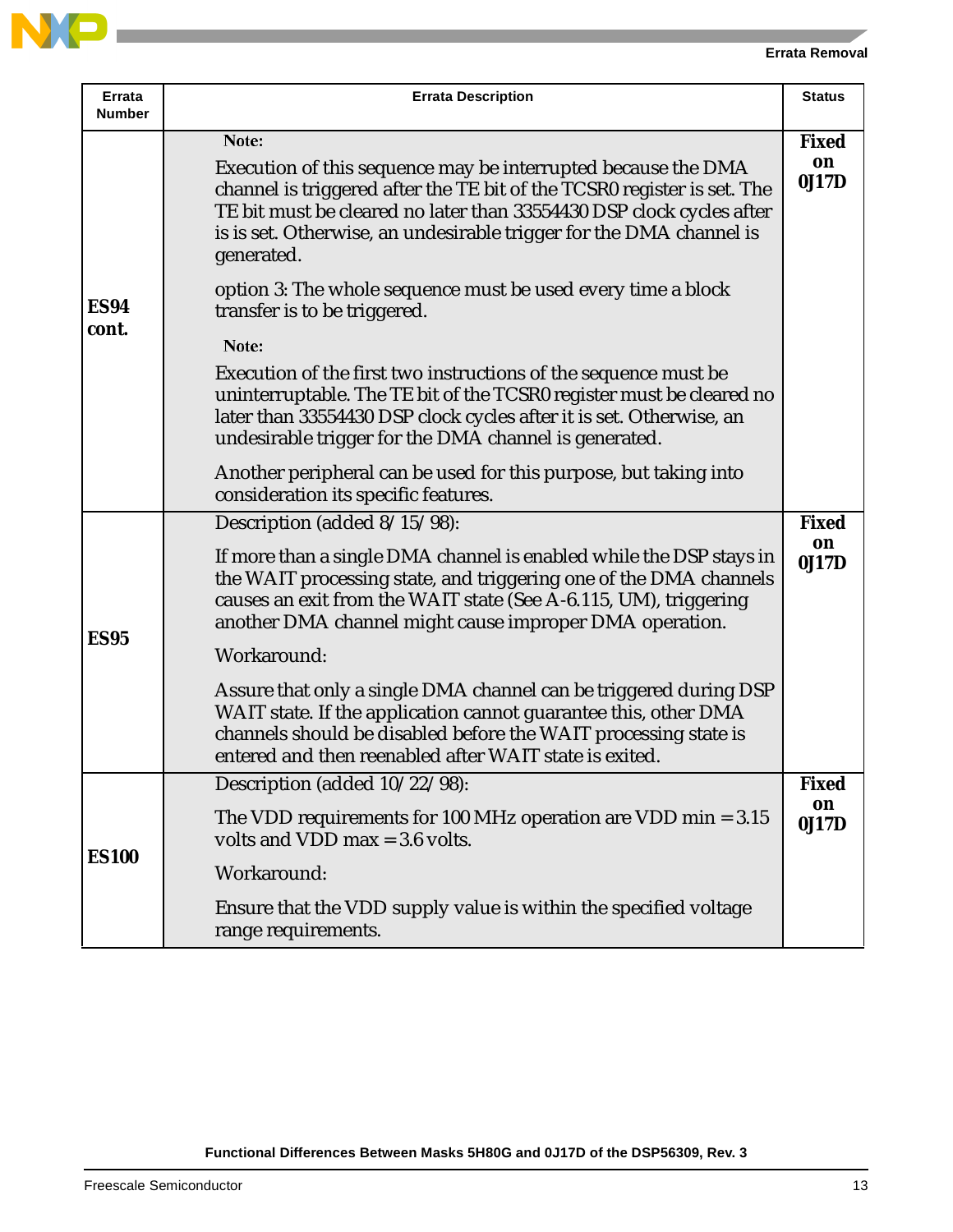

| Errata<br>Number | <b>Errata Description</b>                                                                                                                                                                                                                                                                                                         | <b>Status</b> |  |
|------------------|-----------------------------------------------------------------------------------------------------------------------------------------------------------------------------------------------------------------------------------------------------------------------------------------------------------------------------------|---------------|--|
|                  | Description (added 10/26/98):                                                                                                                                                                                                                                                                                                     | <b>Fixed</b>  |  |
| <b>ES101</b>     | If the reset mode is expanded mode (for example, mode 0 or mode 8<br>on the DSP5630x), A MOVE (not a PROGRAM FETCH) from internal<br>P memory to any destination may not work properly.                                                                                                                                           | on<br>0J17D   |  |
|                  | Workaround: After each reset (RESET) negation and before the first<br>move from internal program memory, execute the following<br>sequence:                                                                                                                                                                                       |               |  |
|                  | <b>BSET</b><br>#M CE, sr<br><b>NOP</b><br><b>NOP</b><br><b>NOP</b><br><b>BCLR</b><br>#M CE,sr                                                                                                                                                                                                                                     |               |  |
|                  | Description (added 11/20798):                                                                                                                                                                                                                                                                                                     | <b>Fixed</b>  |  |
|                  | An improper operation may occur when a DMA channel uses the<br>following transfer modes:                                                                                                                                                                                                                                          | on<br>0J17D   |  |
|                  | $DTM(2:0) = 100$                                                                                                                                                                                                                                                                                                                  |               |  |
|                  | $DTM(2:0) = 101$<br>$\bullet$                                                                                                                                                                                                                                                                                                     |               |  |
| <b>ES104</b>     | where the DE bit is not automatically cleared at the end of block and<br>the DMA channel is disabled by software (DE bit is cleared) while it<br>is triggered for a new transfer.                                                                                                                                                 |               |  |
|                  | Workaround: The DMA channel should be disabled only when it<br>cannot be triggered by a new transfer. Use one of the following<br>alternatives:                                                                                                                                                                                   |               |  |
|                  | 1. The system configuration must guarantee that no DMA trigger can<br>occur while the DE bit is cleared.                                                                                                                                                                                                                          |               |  |
|                  | 2. The following sequence disables the DMA channel:                                                                                                                                                                                                                                                                               |               |  |
|                  | Wait until the DTD bit is cleared<br>a/<br>b/<br>Clear the DE bit<br>Wait until the DTD bit is set<br>C/                                                                                                                                                                                                                          |               |  |
|                  | Description (added 12/12/98):                                                                                                                                                                                                                                                                                                     | <b>Fixed</b>  |  |
| <b>ES108</b>     | The Timer's TIOx pin does not function properly in WatchDog mode<br>while the RESET pin is asserted. The TIOx pin is tri-stated<br>immediately after RESET assertion; it should be driven for 2.5<br>internal clock cycles according to the specification (section 9.4.4.1 and<br>9.4.4.2 of the <i>DSP56303 User's Manual</i> ). | on<br>0J17D   |  |
|                  | Workaround:                                                                                                                                                                                                                                                                                                                       |               |  |
|                  | Provide external logic in order to extend the TIO <sub>x</sub> pin assertion.                                                                                                                                                                                                                                                     |               |  |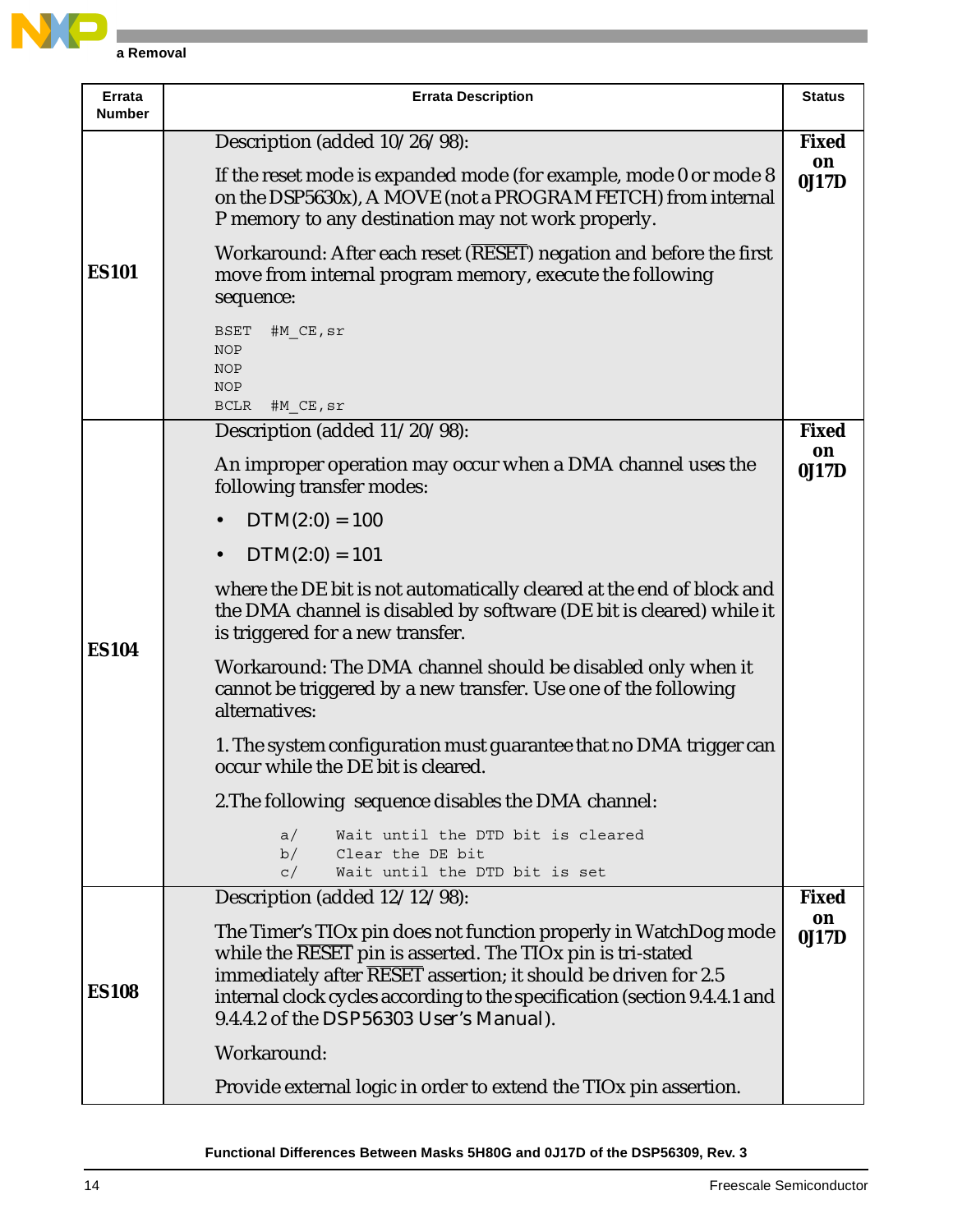| Errata<br>Number | <b>Errata Description</b>                                                                                                                                                                                                                                                                                                                                                                                     |              |  |  |
|------------------|---------------------------------------------------------------------------------------------------------------------------------------------------------------------------------------------------------------------------------------------------------------------------------------------------------------------------------------------------------------------------------------------------------------|--------------|--|--|
|                  | Description (added 4/19/99, revised 4/30/99):                                                                                                                                                                                                                                                                                                                                                                 | <b>Fixed</b> |  |  |
| <b>ES114</b>     | A DMA channel may operate improperly when the address mode of<br>this channel is defined as three-dimensional (D3D=1) and DAM[5:0]<br>$= 1xx 1 10$ or $DAM[5:0] = 01xx 10$ (that is, triple counter mode is E).                                                                                                                                                                                               | on<br>0J17D  |  |  |
|                  | Workaround:                                                                                                                                                                                                                                                                                                                                                                                                   |              |  |  |
|                  | Use the triple counter modes $C(DAM[1:0]=00)$ or $D(DAM[1:0]=01)$<br>instead of the $E(DAM[1:0]=10)$ mode.                                                                                                                                                                                                                                                                                                    |              |  |  |
|                  | Description (added 4/19/99):                                                                                                                                                                                                                                                                                                                                                                                  | <b>Fixed</b> |  |  |
|                  | When a DMA channel (called channel A) is disabled by software<br>clearing the channel's DCR[DE] bit, the DTD bit may not get set, and<br>the DMA end of the block interrupt may not happen if one of the<br>following occurs:                                                                                                                                                                                 | on<br>0J17D  |  |  |
| <b>ES115</b>     | 1. There is another channel (channel B) executing EXTERNAL<br>accesses, and the DE bit of channel A is being cleared by software at<br>the end of the channel B word transfer - if channel B is in Word<br>transfer mode, or at the end of the channel B line transfer - if channel<br>B is in Line Transfer mode, or at the end of the channel B block<br>transfer - if channel B is in Block transfer mode. |              |  |  |
|                  | 2. This channel (A) is executing EXTERNAL accesses, and the DE bit<br>of this channel (A) is being cleared by software at the end of the<br>channel B word transfer - if channel B is in Word transfer mode, or at<br>the end of the channel B line transfer - if channel B is in Line transfer<br>mode.                                                                                                      |              |  |  |
|                  | Workaround:                                                                                                                                                                                                                                                                                                                                                                                                   |              |  |  |
|                  | Avoid executing a DMA external access when any DMA channel<br>should be disabled. This can be done as follows. Every time the DMA<br>channel needs to be disabled by software, the following sequence<br>must be used:                                                                                                                                                                                        |              |  |  |
|                  | ;; initialize an unused DMA channel "C"<br>#DSR swflag, x:M DSRC<br>;; here DSR swflag is an<br>movep<br>;; unused X, Y or P                                                                                                                                                                                                                                                                                  |              |  |  |
|                  | memory                                                                                                                                                                                                                                                                                                                                                                                                        |              |  |  |
|                  | ;; location, should<br>;; be initialized to                                                                                                                                                                                                                                                                                                                                                                   |              |  |  |
|                  | : 5800000<br>;; M DSRC - address of                                                                                                                                                                                                                                                                                                                                                                           |              |  |  |
|                  | the                                                                                                                                                                                                                                                                                                                                                                                                           |              |  |  |
|                  | ;; channel C DSR<br>register.                                                                                                                                                                                                                                                                                                                                                                                 |              |  |  |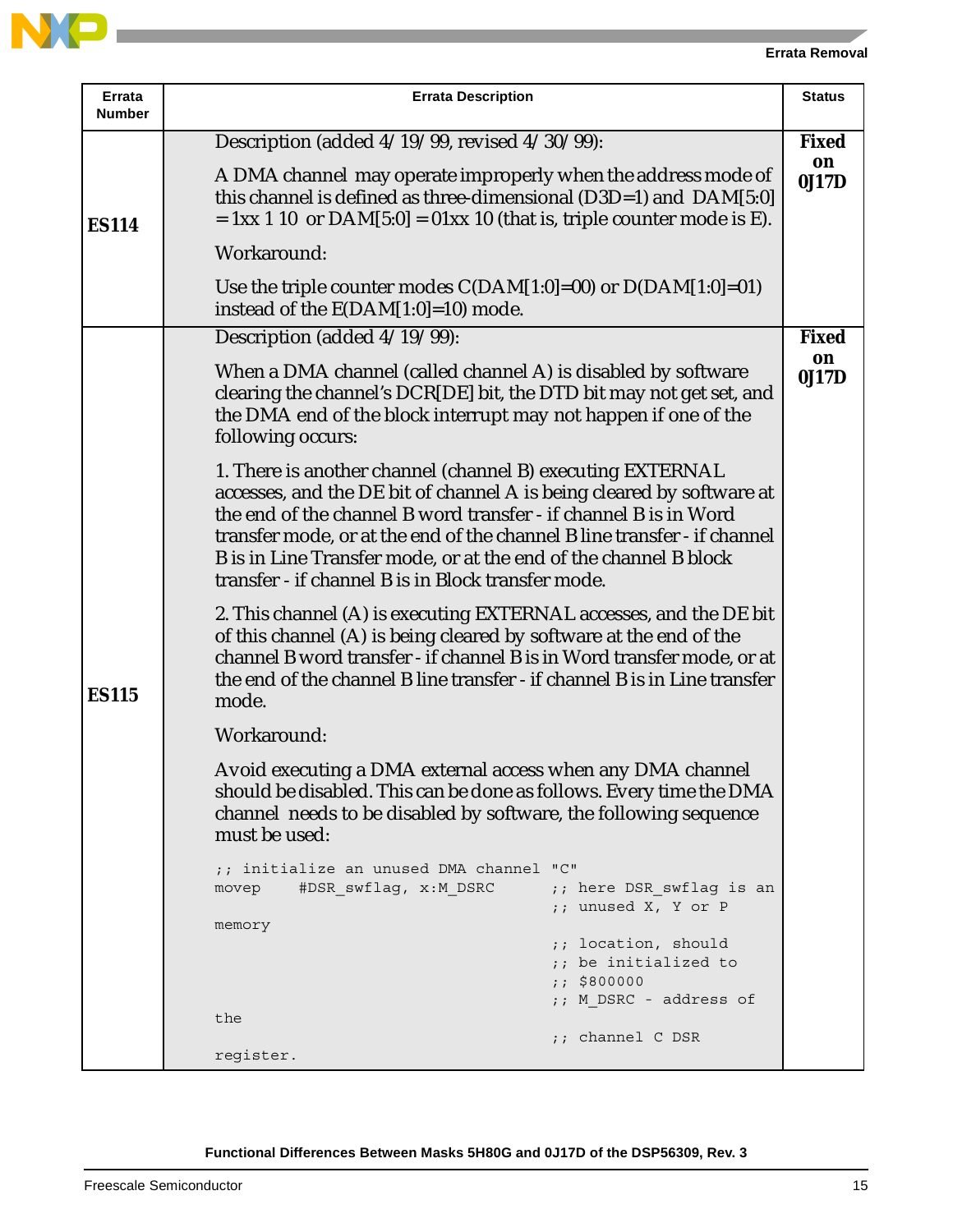

| Errata<br><b>Number</b> | <b>Errata Description</b>                                                                                                                                                                                                                                                                                                        | <b>Status</b>               |
|-------------------------|----------------------------------------------------------------------------------------------------------------------------------------------------------------------------------------------------------------------------------------------------------------------------------------------------------------------------------|-----------------------------|
|                         | #DDR swflag, x:M DDRC<br>;; DDR swflag is an unused<br>movep<br>;; X, Y or P memory<br>;; location, should be<br>;; initialized to \$000000<br>$;$ M DDRC -<br>;; address of the channel<br>$\mathsf{C}$<br>;; DDR register .                                                                                                    | <b>Fixed</b><br>on<br>0J17D |
|                         | ;; see below the<br>#TR LENGTH, x:M DCOC<br>movep<br>definition                                                                                                                                                                                                                                                                  |                             |
|                         | ;; of the TR LENGTH<br>value,                                                                                                                                                                                                                                                                                                    |                             |
|                         | $;$ M DCOC - address<br>;; of the channel C DCO                                                                                                                                                                                                                                                                                  |                             |
| <b>ES115</b><br>cont.   | register . movep #1f0240, x: M DCRC ;; M DCRB - address of the<br>$:$ channel $C$ DCR                                                                                                                                                                                                                                            |                             |
|                         | register.<br>:: Set transfer mode -<br>;; block transfer,<br>;; triggered by<br>;; software highest<br>;; priority, continuous<br>;; mode on no-update<br>;; source and destination<br>;; address mode X memory<br>;; location for source<br>;; and destination (can<br>be<br>;; chosen by<br>;; user accordingly to<br>$\vdots$ |                             |
|                         | DSR_swflag/DDR_swflag)                                                                                                                                                                                                                                                                                                           |                             |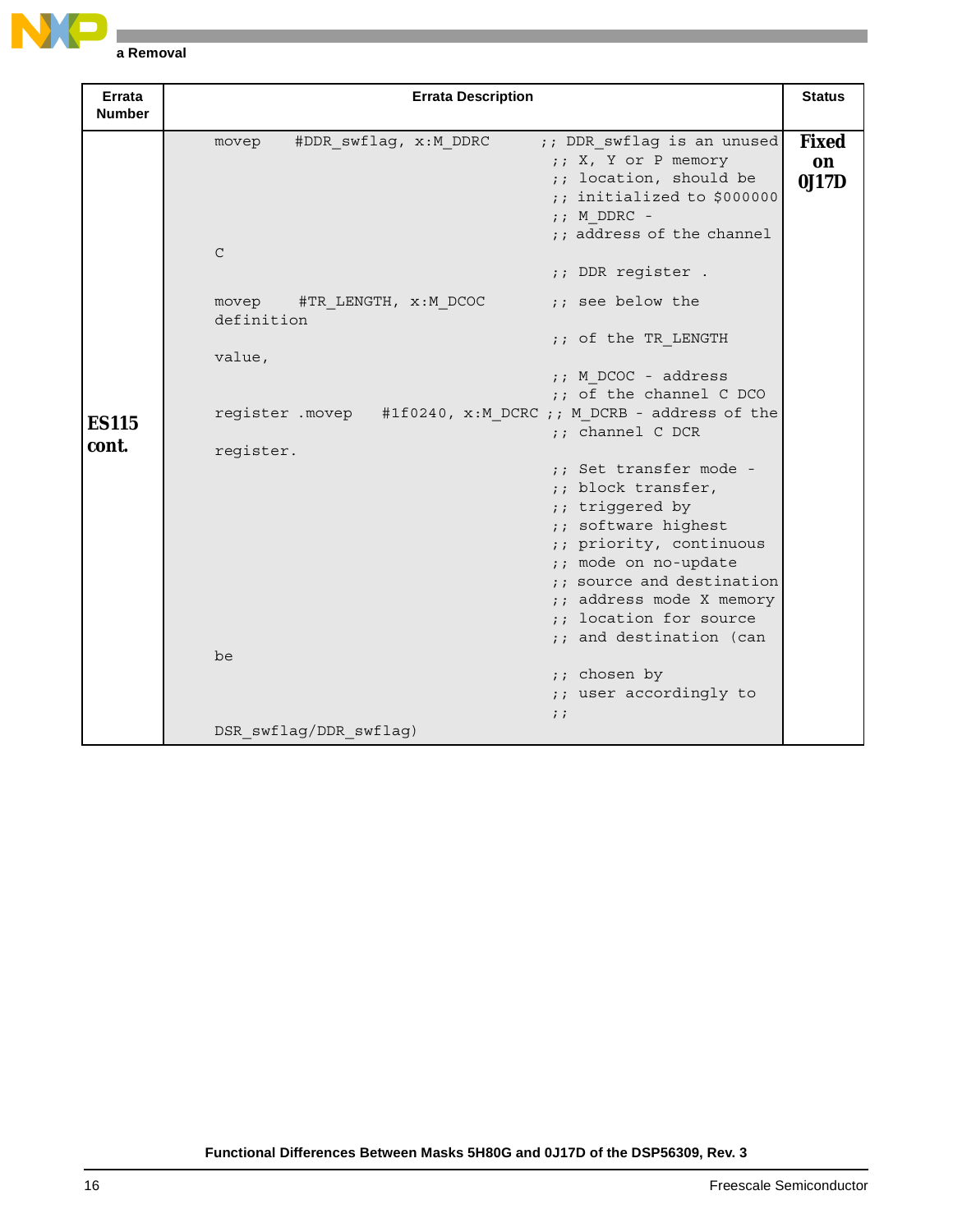### **6 Documentation Errata**

Following are errata items that have been designated as documentation errata that are specification changes for the entire DSP56300 family, including the DSP56309. Therefore, when the DSP56309 user's manual and datasheet are updated in the first half of 1999, all of these items will be documented in the new revision.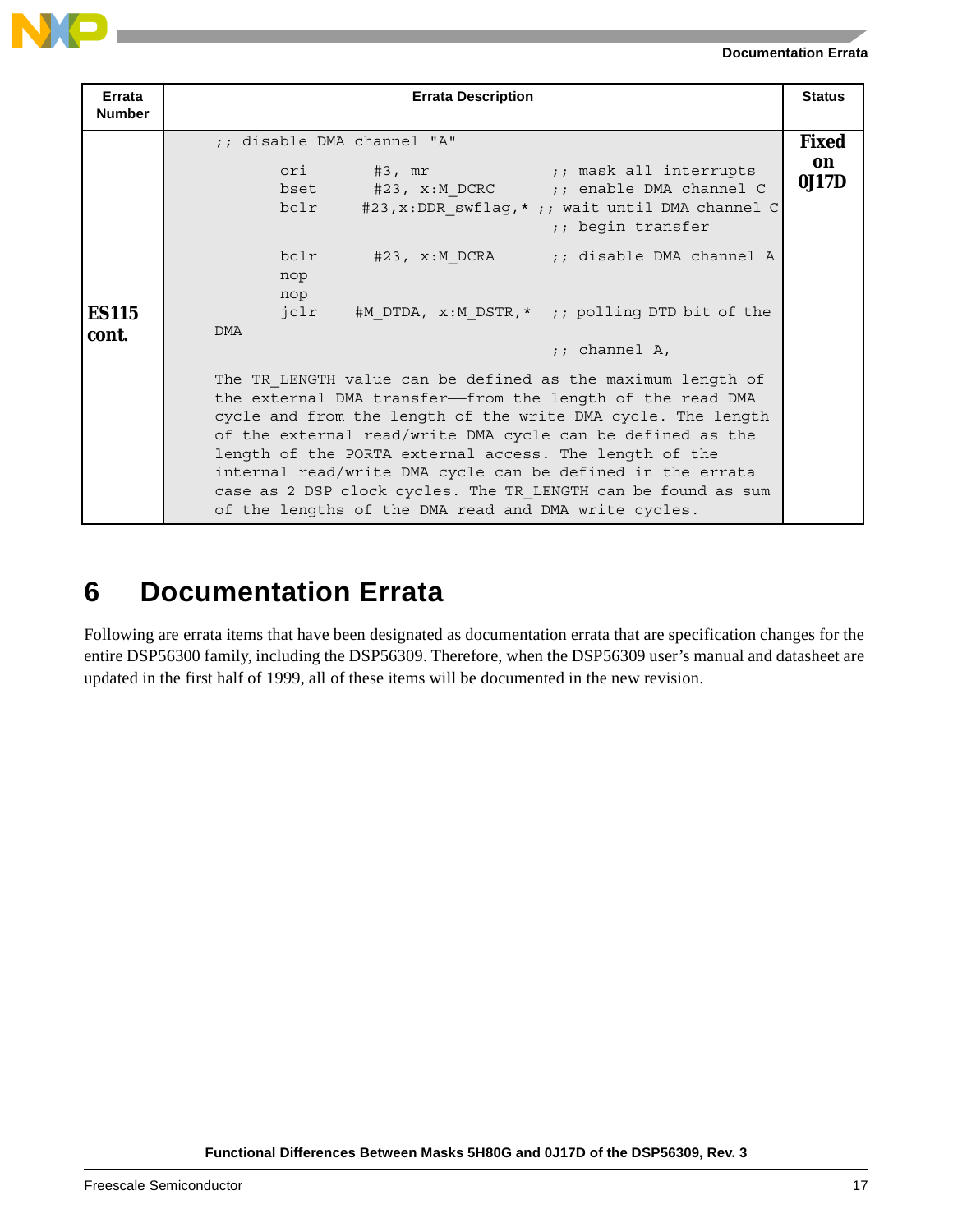

| <b>Errata</b><br>No. | <b>Description</b>                                                                                                                                                                                                                                                                                                                  | <b>Status</b>                         |
|----------------------|-------------------------------------------------------------------------------------------------------------------------------------------------------------------------------------------------------------------------------------------------------------------------------------------------------------------------------------|---------------------------------------|
|                      | 1. Description (revised $11/9/98$ ):                                                                                                                                                                                                                                                                                                |                                       |
|                      | XY memory data move does not work properly if the X-<br>memory move destination is internal I/O and the Y-memory<br>move source is a register used as destination in the previous<br>adjacent move from non Y-memory OR the Y-memory move<br>destination is a register used as source in the next adjacent<br>move to non Y-memory. |                                       |
|                      | Here are examples of the two cases (where $x:(r1)$ is a<br>peripheral):                                                                                                                                                                                                                                                             |                                       |
|                      | Example 1:                                                                                                                                                                                                                                                                                                                          | DSP563xx<br><b>Documentation</b>      |
| ED1                  | move #\$12, y0<br>move $x0, x: (r7)$ $y0, y: (r3)$ (while $x: (r7)$ is a<br>peripheral).                                                                                                                                                                                                                                            | <b>Update</b>                         |
|                      | Example 2:                                                                                                                                                                                                                                                                                                                          |                                       |
|                      | $x1, y0, a x1, x: (r1) + y: (r6) + y0$<br>mac<br>y0, y1<br>move                                                                                                                                                                                                                                                                     |                                       |
|                      | This is not a bug, but a documentation update. Any of the<br>following alternatives can be used:                                                                                                                                                                                                                                    |                                       |
|                      | Separate these two consecutive moves by any other<br>a.<br>instruction.                                                                                                                                                                                                                                                             |                                       |
|                      | $\mathbf{b}$ .<br>Split XY Data Move to two moves.                                                                                                                                                                                                                                                                                  |                                       |
|                      | Description (added 10/09/1997):                                                                                                                                                                                                                                                                                                     | DSP563xx                              |
| ED <sub>3</sub>      | A one-word conditional branch instruction at LA-1 is not<br>allowed.                                                                                                                                                                                                                                                                | <b>Documentation</b><br><b>Update</b> |
|                      | This is not a bug, but a documentation update.                                                                                                                                                                                                                                                                                      |                                       |
|                      | Description (added 10/09/1997):                                                                                                                                                                                                                                                                                                     |                                       |
| ED4                  | The following instructions should not start at address LA:                                                                                                                                                                                                                                                                          | DSP563xx                              |
|                      | MOVE to/from Program space {MOVEM, MOVEP (only the<br>P space options)}                                                                                                                                                                                                                                                             | <b>Documentation</b><br><b>Update</b> |
|                      | This is not a bug but a documentation update (Appendix B,<br>DSP56300 Family Manual).                                                                                                                                                                                                                                               |                                       |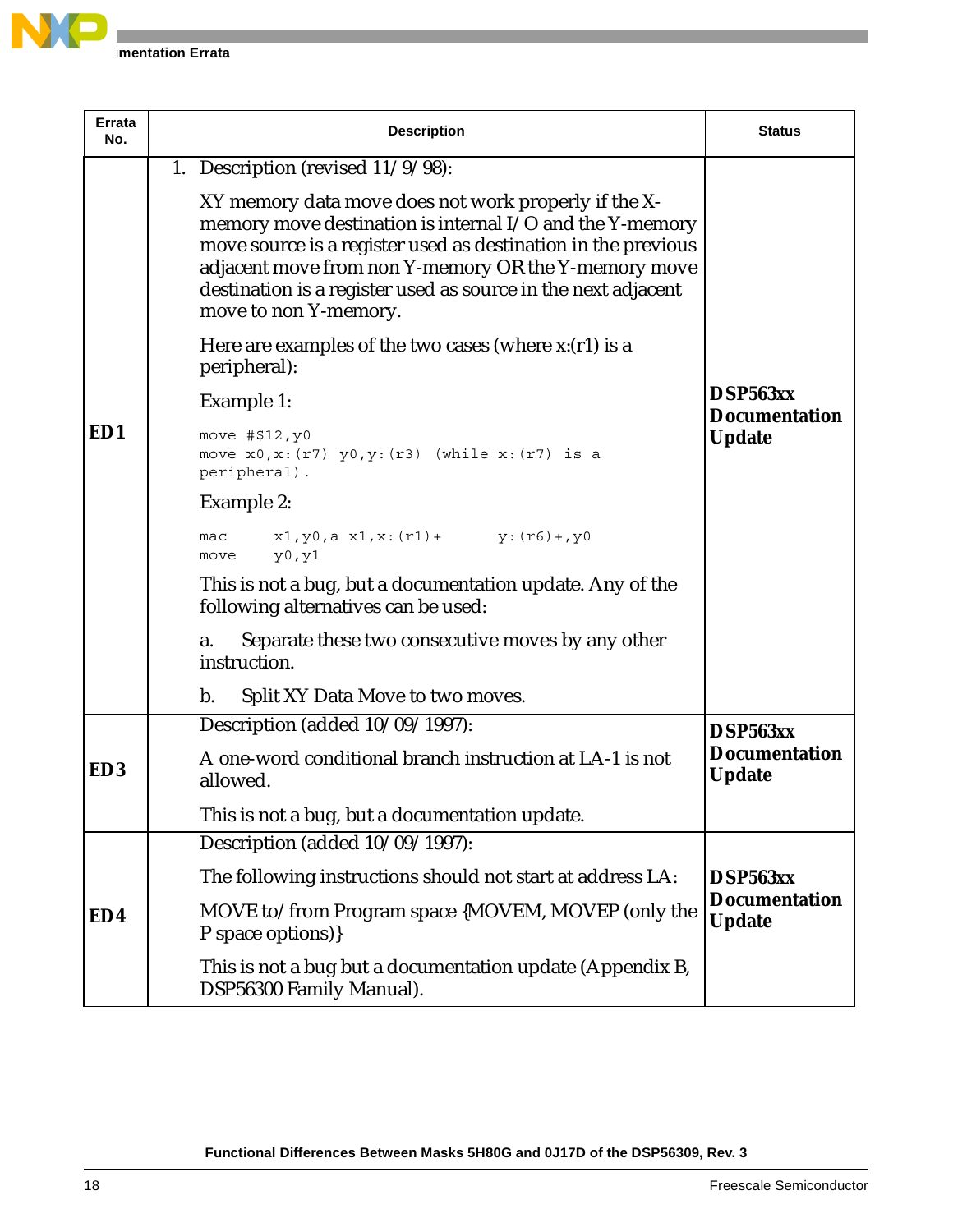

| Errata<br>No.   | <b>Description</b>                                                                                                                                                                                                                                                                                                                                                                                                                                                                      | <b>Status</b>                                     |
|-----------------|-----------------------------------------------------------------------------------------------------------------------------------------------------------------------------------------------------------------------------------------------------------------------------------------------------------------------------------------------------------------------------------------------------------------------------------------------------------------------------------------|---------------------------------------------------|
| ED7             | Description (added 1/27/98):<br>When activity passes from one DMA channel to another and<br>the DMA interface accesses external memory (which requires<br>one or more wait states), the DACT and DCH status bits in the<br>DMA Status Register (DSTR) may indicate improper activity<br>status for DMA Channel $0$ (DACT = 1 and DCH $[2:0] = 000$ ).<br>Workaround:<br>None.<br>Pertains to: DSP56300 Family Manual, Sections 8.1.6.3 and<br>8.1.6.4                                   | DSP563xx<br><b>Documentation</b><br><b>Update</b> |
| ED <sub>9</sub> | Description (added 1/27/98):<br>When the SCI is configured in Synchronous mode, internal<br>clock, and all the SCI pins are enabled simultaneously, an<br>extra pulse of 1 DSP clock length is provided on the SCLK<br>pin.<br>Workaround:<br>a. Enable an SCI pin other than SCLK.<br>b. In the next instruction, enable the remaining SCI pins,<br>including the SCLK pin.<br>Pertains to: UM, SCI Chapter (Use the 302 UM as your<br>reference, Section 8.4.2, "SCI Initialization") | DSP563xx<br><b>Documentation</b><br><b>Update</b> |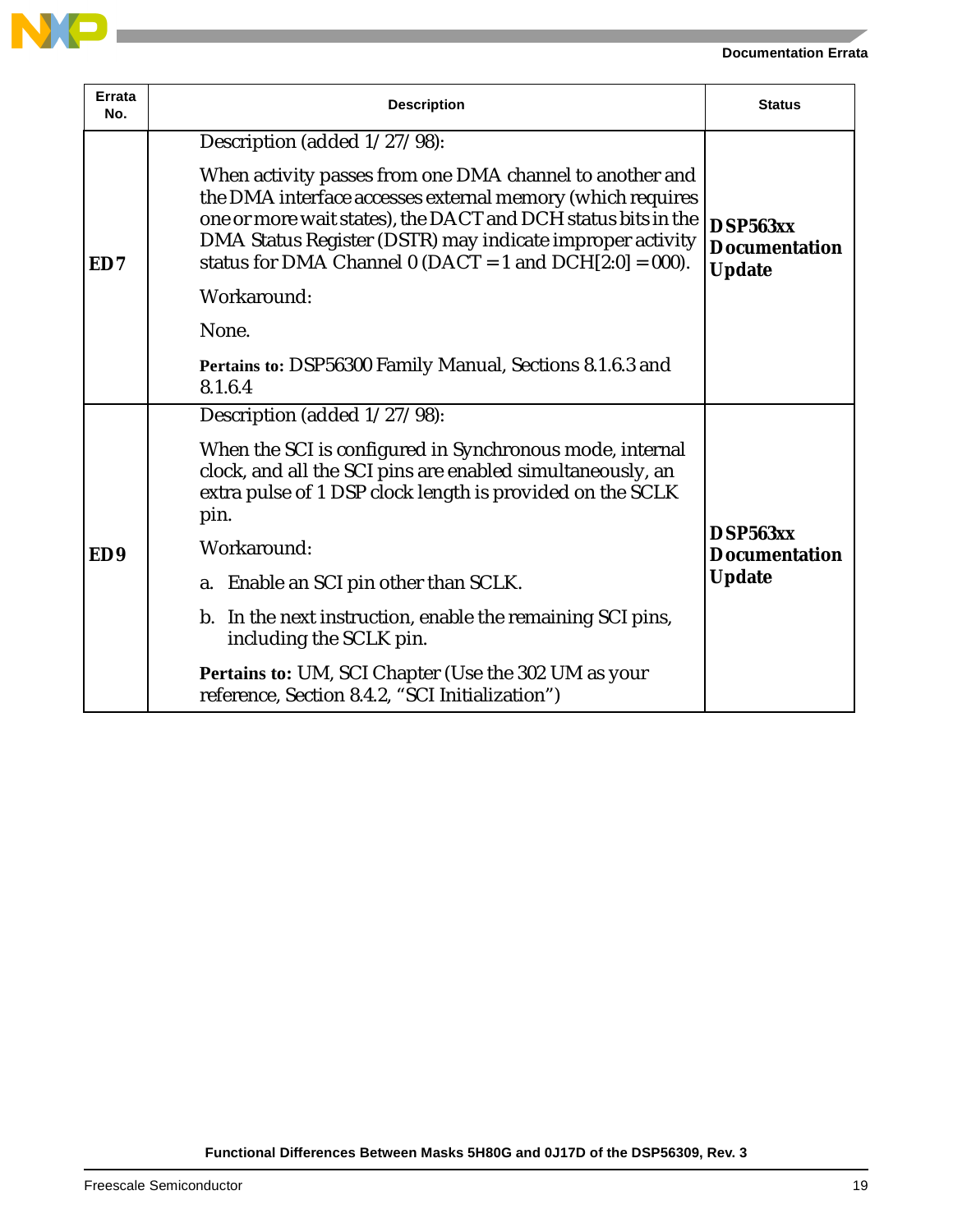

| Errata<br>No. |                                                                                                                                                                                                   | <b>Description</b>                                                                                                                                                                                                                             |              | <b>Status</b>                    |  |
|---------------|---------------------------------------------------------------------------------------------------------------------------------------------------------------------------------------------------|------------------------------------------------------------------------------------------------------------------------------------------------------------------------------------------------------------------------------------------------|--------------|----------------------------------|--|
|               | The data sheets of the various DSP56300 host interfaces (HI32<br>excluded) must be modified to make the HI08/HDI08<br>compatible with PortA timing 114, which is included here as<br>a reference. |                                                                                                                                                                                                                                                |              |                                  |  |
|               | Timing 321 "Write data strobe deassertion width" should be<br>split (similar to timing 319 "Read data strobe deassertion<br>width"), as described here:                                           |                                                                                                                                                                                                                                                |              |                                  |  |
|               | Write data strobe deassertion width:                                                                                                                                                              |                                                                                                                                                                                                                                                |              |                                  |  |
|               | after HCTR, HCVR and "Last Data Register"<br>writes                                                                                                                                               |                                                                                                                                                                                                                                                |              |                                  |  |
|               | $2.5*Tc+10.0$<br>@66MHz                                                                                                                                                                           |                                                                                                                                                                                                                                                | $2.5*TC+8.3$ |                                  |  |
|               | @80MHz                                                                                                                                                                                            |                                                                                                                                                                                                                                                | $2.5*Tc+6.6$ |                                  |  |
|               | @100MHz                                                                                                                                                                                           |                                                                                                                                                                                                                                                |              |                                  |  |
|               | after TXH: TXM writes (with HBE=0),<br>TXM: TXL writes (with HBE=1)25                                                                                                                             |                                                                                                                                                                                                                                                |              |                                  |  |
|               | @66MHz                                                                                                                                                                                            |                                                                                                                                                                                                                                                | 20.6         |                                  |  |
| <b>ED14</b>   | @80MHz                                                                                                                                                                                            | 16.5                                                                                                                                                                                                                                           |              | DSP563xx<br><b>Documentation</b> |  |
|               | @100MHz                                                                                                                                                                                           | <b>Update</b>                                                                                                                                                                                                                                  |              |                                  |  |
|               | That is, a minimum of 4 WS for PortA is required for 100 MHz<br>operation.                                                                                                                        |                                                                                                                                                                                                                                                |              |                                  |  |
|               | Reference: Timing 114 @ 100MHz                                                                                                                                                                    |                                                                                                                                                                                                                                                |              |                                  |  |
|               | 114<br>WR deassertion time $0.5 \times TC - 4.0$<br>1.5ns                                                                                                                                         |                                                                                                                                                                                                                                                |              |                                  |  |
|               |                                                                                                                                                                                                   | $[WS = 1]$                                                                                                                                                                                                                                     |              |                                  |  |
|               |                                                                                                                                                                                                   | $TC - 2.0$<br>$[2 \leq W S \leq 3]$                                                                                                                                                                                                            | 6ns          |                                  |  |
|               |                                                                                                                                                                                                   | $2.5 \times TC - 4.0$<br>$[4 \leq W S \leq 7]$                                                                                                                                                                                                 | 21ns         |                                  |  |
|               |                                                                                                                                                                                                   | $3.5 \times TC - 4.0$<br>$[WS \ S 8]$                                                                                                                                                                                                          | 31ns         |                                  |  |
|               | Interface Timing, Table 2-20.                                                                                                                                                                     | Pertains to: Data Sheets; timing 114 is in the table on SRAM<br>Read and Write Accesses in the Port A section entitled<br>"External Memory Expansion Port (Port A). The table<br>number is 2-8. Timings 321 and 319 are in the section on Host |              |                                  |  |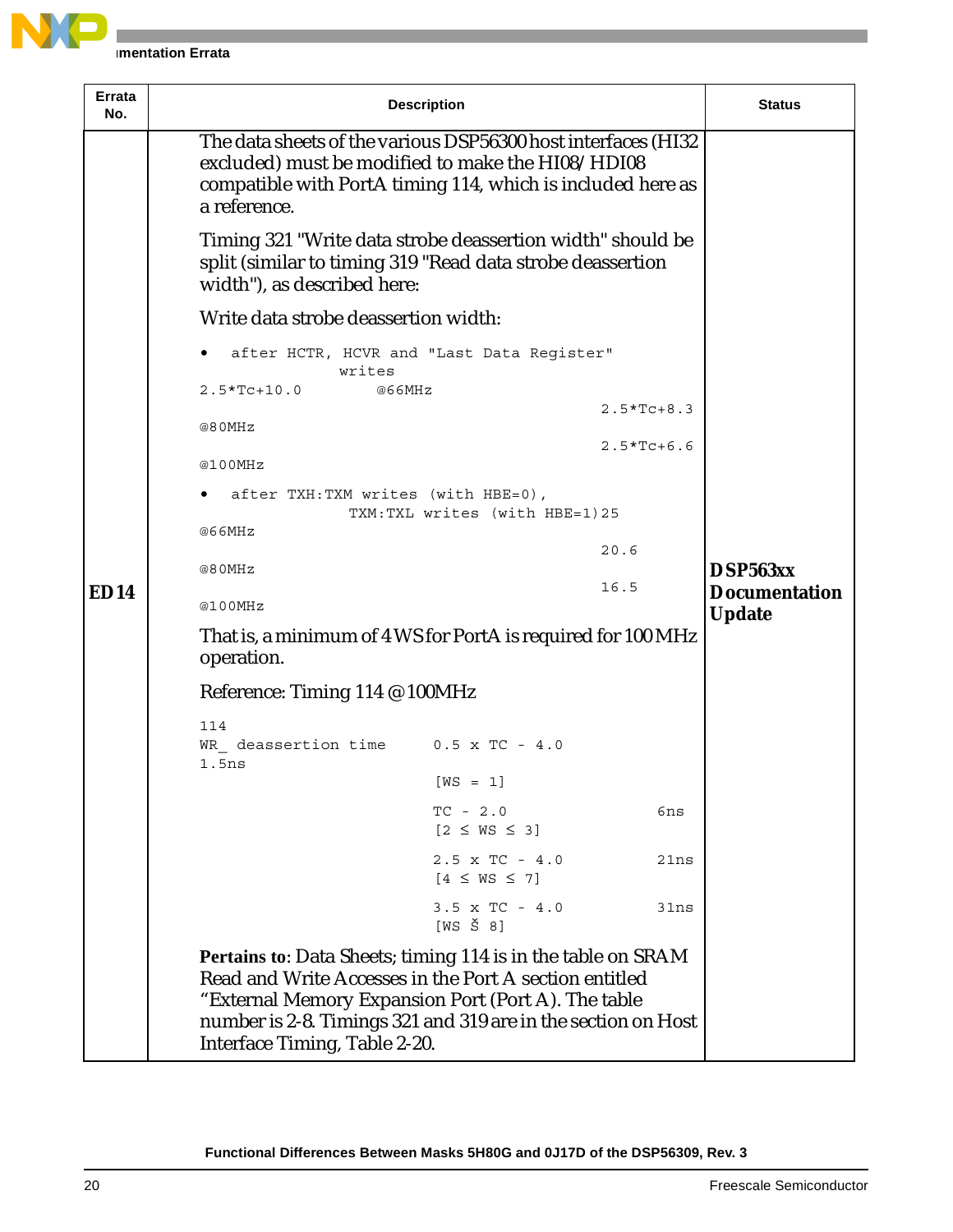

| <b>Errata</b><br>No. | <b>Description</b>                                                                                                                                                                                                                    | <b>Status</b>                                     |
|----------------------|---------------------------------------------------------------------------------------------------------------------------------------------------------------------------------------------------------------------------------------|---------------------------------------------------|
| <b>ED15</b>          | Description (added 7/21/98):                                                                                                                                                                                                          |                                                   |
|                      | The DRAM Control Register (DCR) should not be changed<br>while refresh is enabled. If refresh is enabled only a write<br>operation that disables refresh is allowed.<br>Workaround:                                                   | DSP563xx<br><b>Documentation</b><br><b>Update</b> |
|                      | First disable refresh by clearing the BREN bit, than change<br>other bits in the DCR register, and finally enable refresh by<br>setting the BREN bit.                                                                                 |                                                   |
|                      | Description (added 9/28/98):                                                                                                                                                                                                          |                                                   |
| <b>ED17</b>          | In all DSP563xx technical datasheets, a note is to be added<br>under "AC Electrical Characteristics" that although the<br>minimum value for "Frequency of Extal" is 0MHz, the device<br>AC test conditions are 15MHz and rated speed. | DSP563xx<br><b>Documentation</b><br><b>Update</b> |
|                      | Workaround:                                                                                                                                                                                                                           |                                                   |
|                      | N/A                                                                                                                                                                                                                                   |                                                   |
|                      | Description (added 11/24/98):                                                                                                                                                                                                         |                                                   |
|                      | In the Technical Datasheet Voh-TTL should be listed at 2.4<br>Volts, not as:                                                                                                                                                          | DSP563xx<br><b>Documentation</b>                  |
| <b>ED20</b>          | $TTL = Vcc-0.4$                                                                                                                                                                                                                       | <b>Update</b>                                     |
|                      | Workaround:                                                                                                                                                                                                                           |                                                   |
|                      | This is a documentation update.                                                                                                                                                                                                       |                                                   |
|                      | Description (added 11/24/98):                                                                                                                                                                                                         |                                                   |
| <b>ED21</b>          | In the Technical Datasheet Iol should be listed as 1.6 mA, not<br>as 3.0 mA.                                                                                                                                                          | DSP563xx<br><b>Documentation</b><br><b>Update</b> |
|                      | Workaround:                                                                                                                                                                                                                           |                                                   |
|                      | This is a documentation update.                                                                                                                                                                                                       |                                                   |
|                      | Description (added 11/24/98):                                                                                                                                                                                                         |                                                   |
| <b>ED24</b>          | The technical datasheet supplies a maximum value for<br>internal supply current in Normal, Wait, and Stop modes.<br>These values will be removed because we will specify only a<br>"Typical" current.                                 | DSP563xx<br><b>Documentation</b><br><b>Update</b> |
|                      | Workaround:                                                                                                                                                                                                                           |                                                   |
|                      | This is a documentation update.                                                                                                                                                                                                       |                                                   |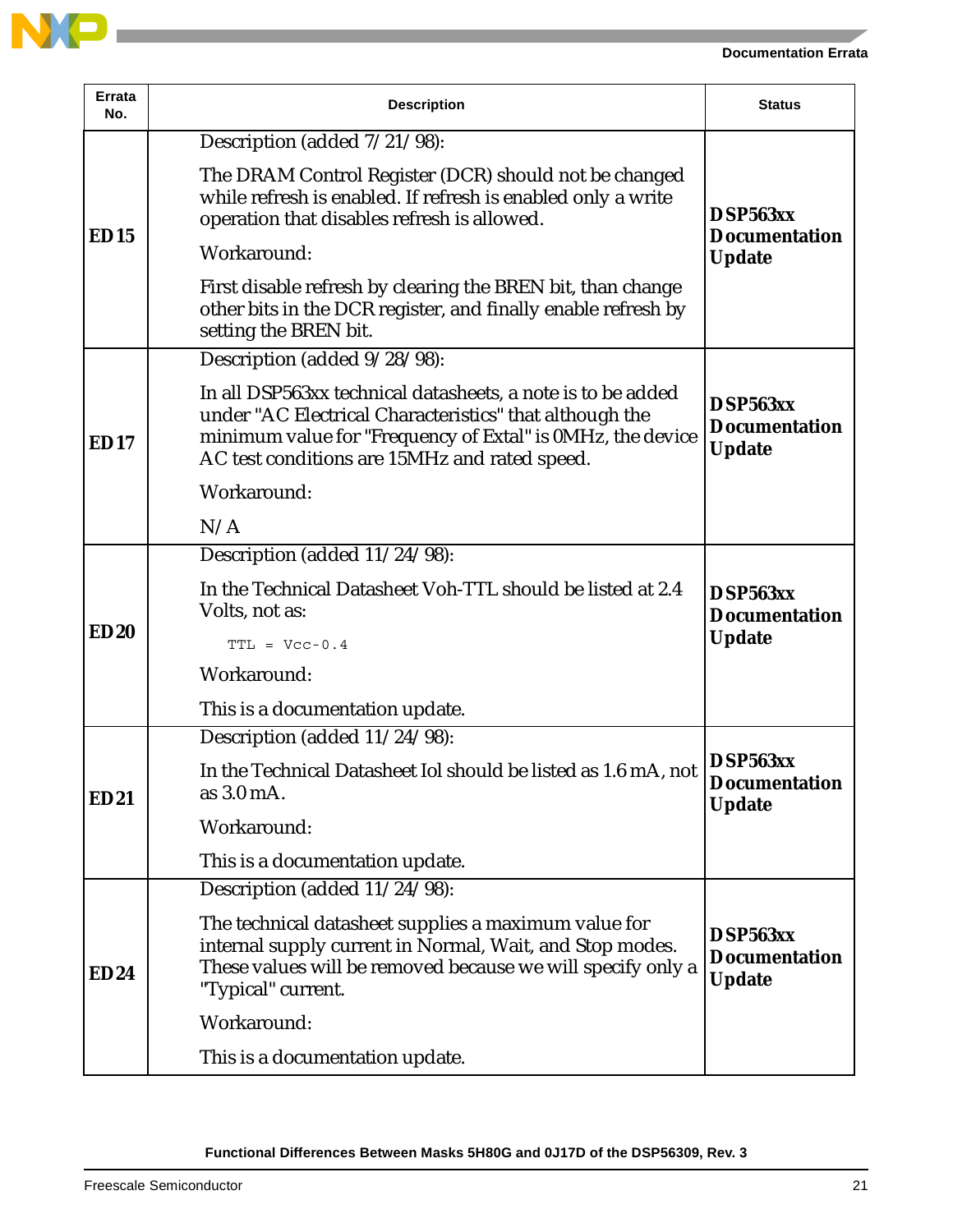

| Errata<br>No. | <b>Description</b>                                                                                                                                              | <b>Status</b>                                     |
|---------------|-----------------------------------------------------------------------------------------------------------------------------------------------------------------|---------------------------------------------------|
|               | Description (added 1/6/99):                                                                                                                                     |                                                   |
|               | The specification DMA Chapter is wrong.                                                                                                                         |                                                   |
| ED26          | "Due to the DSP56300 Core pipeline, after DE bit in DCRx is<br>set, the corresponding DTDx bit in DSTR will be cleared only<br>after two instruction cycles."   | DSP563xx<br><b>Documentation</b><br><b>Update</b> |
|               | Should be replaced with:                                                                                                                                        |                                                   |
|               | "Due to the DSP56300 Core pipeline, after DE bit in DCRx is<br>set, the corresponding DTDx bit in DSTR will be cleared only<br>after three instruction cycles." |                                                   |
|               | Description (added 1/7/1997; identified as Documentation                                                                                                        |                                                   |
|               | Errata 2/1/99):                                                                                                                                                 |                                                   |
|               | When two consecutive LAs have a conditional branch<br>instruction at LA-1 of the internal loop, the part does not                                               |                                                   |
|               | operate properly. For example, the following sequence may<br>generate incorrect results:                                                                        |                                                   |
|               | DO #5, LABEL1<br>NOP<br>DO #4, LABEL2                                                                                                                           |                                                   |
|               | NOP<br>MOVE $(R0)$ +<br>BSCC DEST<br>; conditional branch at LA-1                                                                                               | DSP563xx                                          |
|               | of internal loop                                                                                                                                                | <b>Documentation</b>                              |
| <b>ED28</b>   | internal LA<br><b>NOP</b><br>LABEL2                                                                                                                             | <b>Update</b>                                     |
|               | <b>NOP</b><br>external LA                                                                                                                                       |                                                   |
|               | LABEL1                                                                                                                                                          |                                                   |
|               | NOP<br>NOP                                                                                                                                                      |                                                   |
|               | DEST<br><b>NOP</b>                                                                                                                                              |                                                   |
|               | NOP<br>RTS                                                                                                                                                      |                                                   |
|               | Workaround: Put an additional NOP between LABEL2 and<br>LABEL1.                                                                                                 |                                                   |
|               | Pertains to: DSP56300 Family Manual, Appendix B, Section B-<br>4.1.3, "At LA-1."                                                                                |                                                   |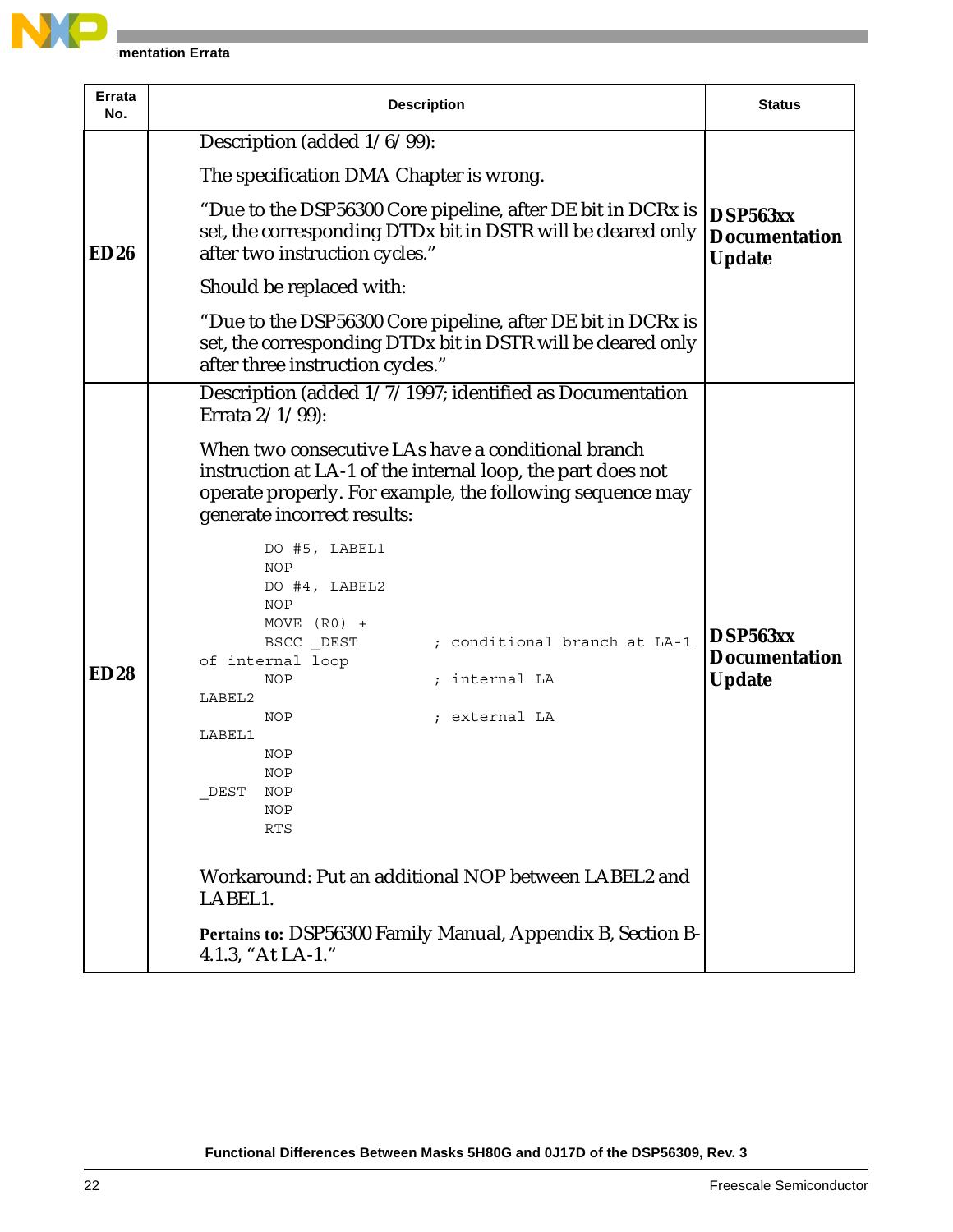

| Errata<br>No.               | <b>Description</b>                                                                                                                                                                                                                                                                                                                                                                                                          | <b>Status</b>                                     |
|-----------------------------|-----------------------------------------------------------------------------------------------------------------------------------------------------------------------------------------------------------------------------------------------------------------------------------------------------------------------------------------------------------------------------------------------------------------------------|---------------------------------------------------|
| <b>ED29</b>                 | Description (added 9/12/1997; identified as a<br>Documentation errata 2/1/99):                                                                                                                                                                                                                                                                                                                                              |                                                   |
|                             | When the ESSI transmits data with the CRA Word Length<br><b>Control bits</b><br>$(WL[2:0]) = 100$ , the ESSI is designed to duplicate the last bit<br>of the 24-bit transmission eight times to fill the 32-bit shifter.<br>Instead, after shifting the 24-bit word correctly, eight 0s are<br>being shifted.                                                                                                               | DSP563xx<br><b>Documentation</b><br><b>Update</b> |
|                             | Workaround:                                                                                                                                                                                                                                                                                                                                                                                                                 |                                                   |
|                             | None at this time.                                                                                                                                                                                                                                                                                                                                                                                                          |                                                   |
|                             | Pertains to: UM, Section 7.4.1.7, "CRA Word Length Control."<br>The table number is 7-2.                                                                                                                                                                                                                                                                                                                                    |                                                   |
|                             | Description (added 9/12/1997; identified as a<br>Documentation errata 2/1/99):                                                                                                                                                                                                                                                                                                                                              |                                                   |
| <b>ED30</b>                 | When the ESSI transmits data in the On-Demand mode (that<br>is, $MOD = 1$ in CRB and $DC[4:0] = $00000$ in CRA) with<br>$WL[2:0] = 100$ , the transmission does not work properly.                                                                                                                                                                                                                                          | DSP563xx<br><b>Documentation</b><br><b>Update</b> |
|                             | Workaround:                                                                                                                                                                                                                                                                                                                                                                                                                 |                                                   |
|                             | To ensure correct operation, do not use the On-Demand<br>mode with the<br>$WL[2:0] = 100$ 32-bit Word-Length mode.                                                                                                                                                                                                                                                                                                          |                                                   |
|                             | Pertains to: UM, Section 7.5.4.1, "Normal/On-Demand Mode<br>Selection."                                                                                                                                                                                                                                                                                                                                                     |                                                   |
|                             | Description:                                                                                                                                                                                                                                                                                                                                                                                                                |                                                   |
| <b>ED31/</b><br><b>ES40</b> | Programming the ESSI to use an internal frame sync (that is,<br>$SCD2 = 1$ in CRB) causes the SC2 and SC1 signals to be<br>programmed as outputs. If however, the corresponding<br>multiplexed pins are programmed by the Port Control<br>Register (PCR) to be GPIOs, then the GPIO Port Direction<br>Register (PRR) chooses their direction, but this causes the<br>ESSI to use an external frame sync if GPI is selected. | DSP563xx<br><b>Documentation</b><br><b>Update</b> |
|                             | This errata and workaround apply to both ESSI0 and ESSI1.<br>Note:<br>Workaround:                                                                                                                                                                                                                                                                                                                                           |                                                   |
|                             | To assure correct operation, either program the GPIO pins as<br>outputs or configure the pins in the PCR as ESSI signals.                                                                                                                                                                                                                                                                                                   |                                                   |
|                             | The default selection for these signals after reset is GPI.<br>Note:                                                                                                                                                                                                                                                                                                                                                        |                                                   |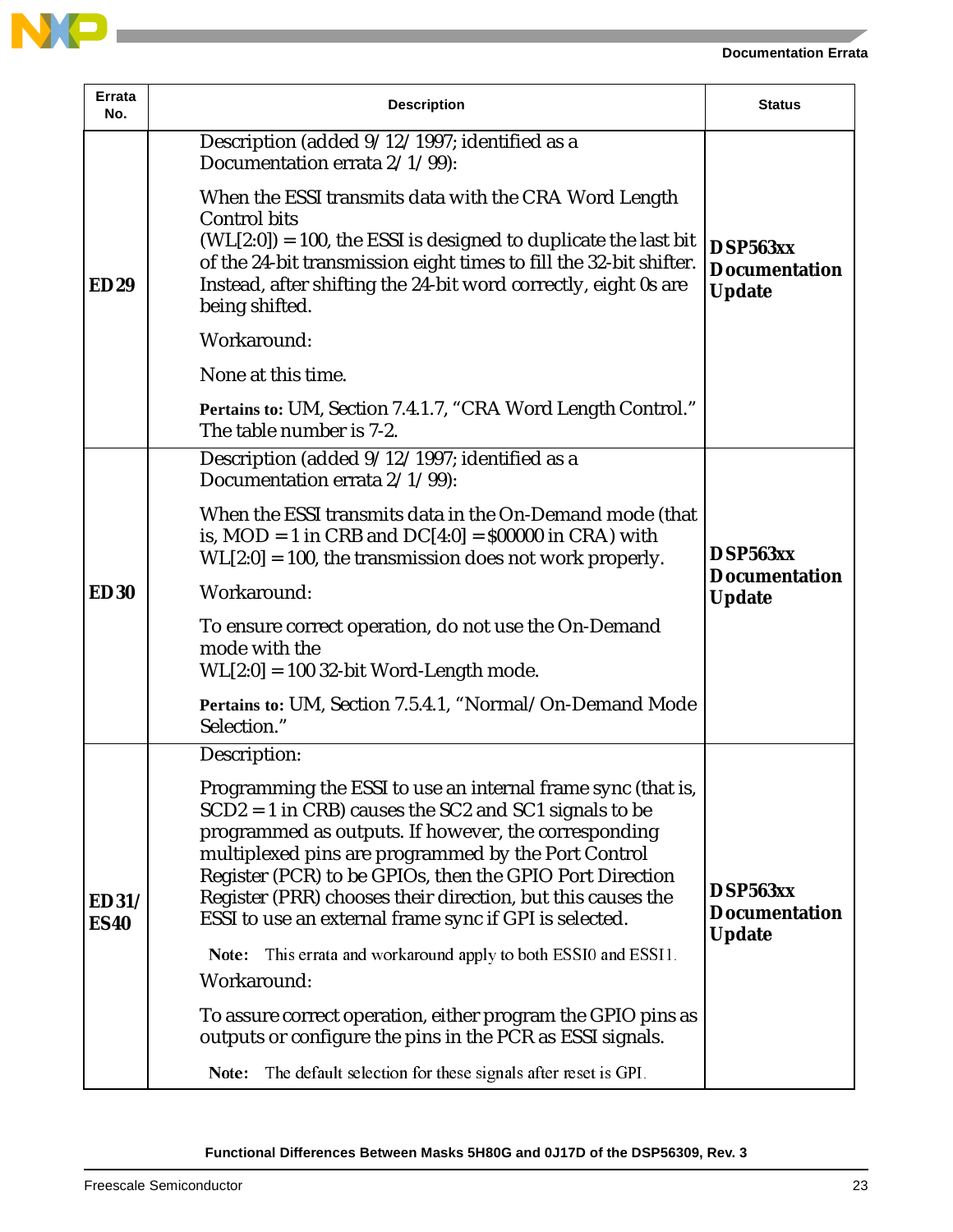

| Errata<br>No.                | <b>Description</b>                                                                                                                                                                                                                                                                                                                                                                                                          | <b>Status</b>                                     |
|------------------------------|-----------------------------------------------------------------------------------------------------------------------------------------------------------------------------------------------------------------------------------------------------------------------------------------------------------------------------------------------------------------------------------------------------------------------------|---------------------------------------------------|
| <b>ED32/</b><br><b>ES103</b> | Description (added $11/9/98$ ):<br>When returning from a long interrupt (by RTI instruction),<br>and the first instruction after the RTI is a move to a DALU<br>register (A, B, X, Y), the move may not be correct, if the 16-bit<br>arithmetic mode bit (bit 17 of SR) is changed due to the<br>restoring of SR after RTI.<br>Workaround:<br>Replace the RTI with the following sequence:<br>ssl,sr<br>movec<br>nop<br>rti | DSP563xx<br><b>Documentation</b><br><b>Update</b> |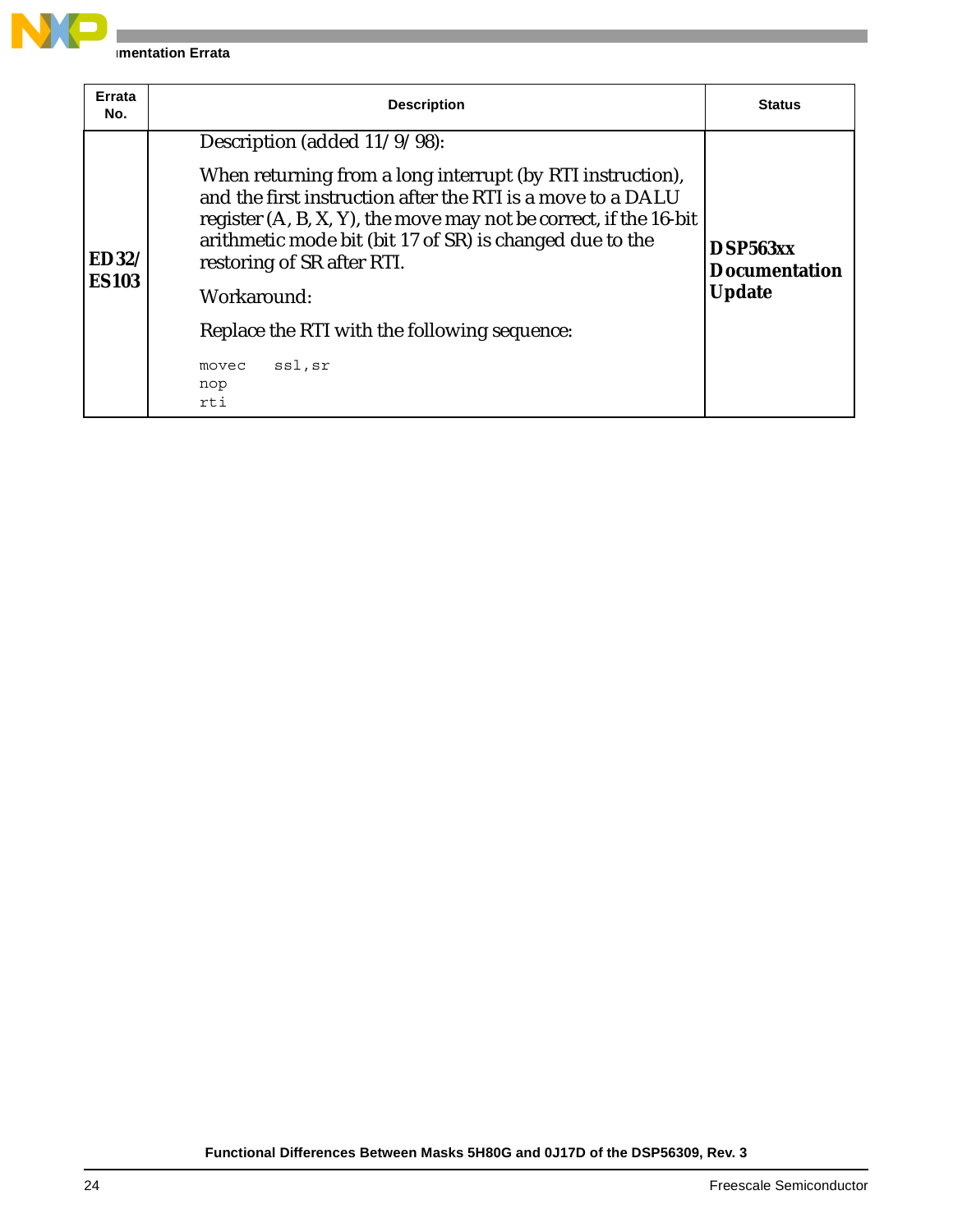

| Errata<br>No.                | <b>Description</b>                                                                                                                                        | <b>Status</b>                    |
|------------------------------|-----------------------------------------------------------------------------------------------------------------------------------------------------------|----------------------------------|
|                              | Description (added 12/16/98):                                                                                                                             |                                  |
|                              | When Stack Extension mode is enabled, a use of the<br>instructions BRKcc or ENDDO inside do loops might cause<br>an improper operation.                   |                                  |
|                              | If the loop is non nested and has no nested loop inside it, the<br>erratais relevant only if LA or LC values are being used<br>outside the loop.          |                                  |
|                              | Workaround:                                                                                                                                               |                                  |
|                              | If Stack Extension is used, emulate the BRKcc or ENDDO as<br>in the following examples. We split between two cases, finite<br>loops and do forever loops. |                                  |
|                              | 1) Finite DO loops (that is, not DO FOREVER loops)                                                                                                        |                                  |
|                              |                                                                                                                                                           |                                  |
|                              | <b>BRKCC</b>                                                                                                                                              |                                  |
|                              | Original code:                                                                                                                                            |                                  |
| <b>ED33/</b><br><b>ES109</b> | do #N, label1<br>$\cdots$                                                                                                                                 | DSP563xx<br><b>Documentation</b> |
|                              | .<br>do #M, label2<br>.                                                                                                                                   | <b>Update</b>                    |
|                              |                                                                                                                                                           |                                  |
|                              | BRKCC                                                                                                                                                     |                                  |
|                              | .                                                                                                                                                         |                                  |
|                              | label2                                                                                                                                                    |                                  |
|                              | .                                                                                                                                                         |                                  |
|                              | label1                                                                                                                                                    |                                  |
|                              | Will be replaced by:                                                                                                                                      |                                  |
|                              | do #N, label1                                                                                                                                             |                                  |
|                              | $\cdots$                                                                                                                                                  |                                  |
|                              | .<br>do #M, label2                                                                                                                                        |                                  |
|                              | $\cdots\cdots\cdots$                                                                                                                                      |                                  |
|                              | .                                                                                                                                                         |                                  |
|                              | fix brk routine<br>Jcc                                                                                                                                    |                                  |
|                              | .<br>.                                                                                                                                                    |                                  |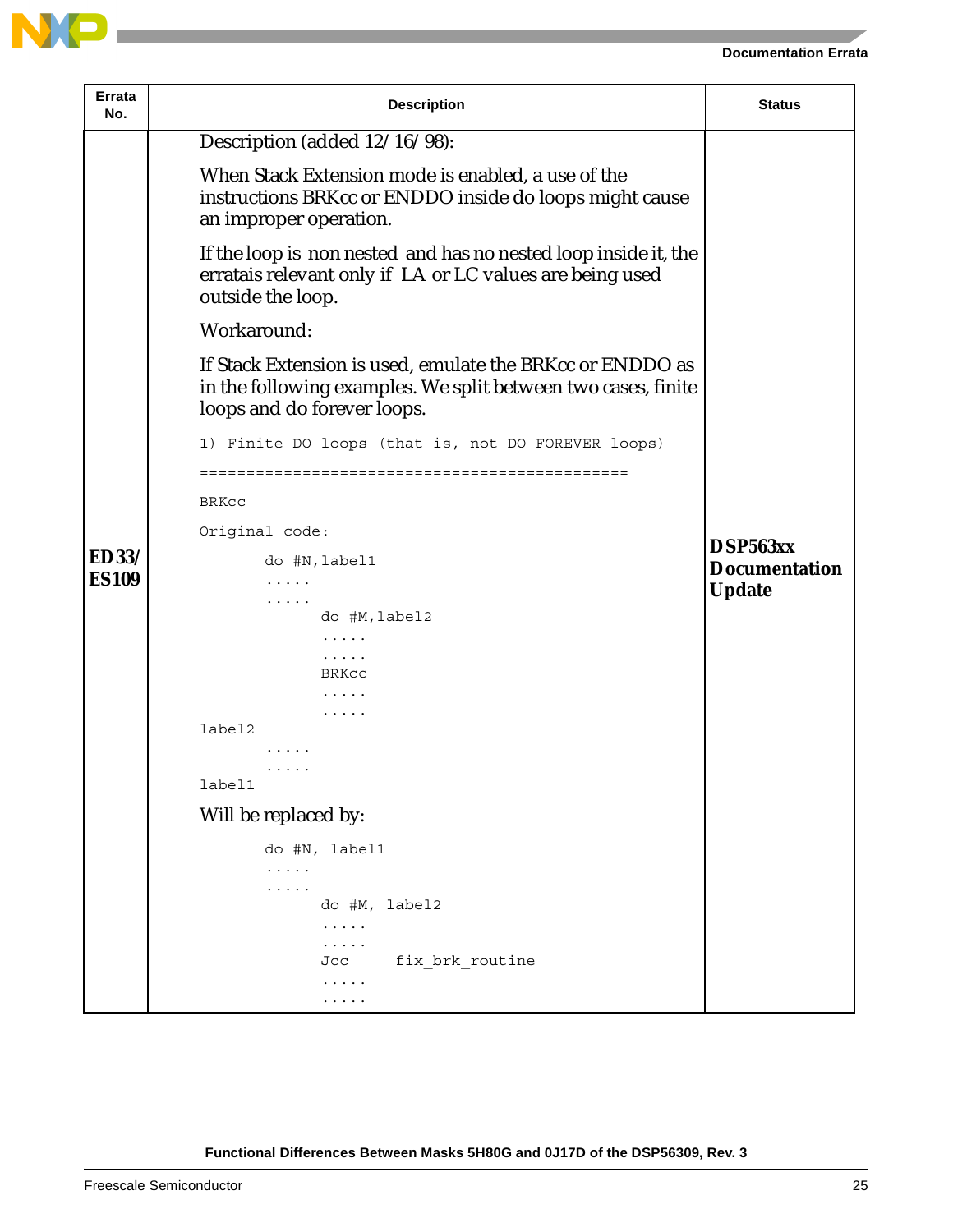

| Errata<br>No.                         | <b>Description</b>                                                                                                                                                                                                                                                                                                                                                                                                                                                                   | <b>Status</b>                                     |
|---------------------------------------|--------------------------------------------------------------------------------------------------------------------------------------------------------------------------------------------------------------------------------------------------------------------------------------------------------------------------------------------------------------------------------------------------------------------------------------------------------------------------------------|---------------------------------------------------|
| <b>ED33/</b><br><b>ES109</b><br>cont. | nop_before_label2<br>; This instruction must be NOP.<br>nop<br>label2<br>$\cdot$<br>.<br>label1<br>$\cdots$<br>$\cdots$<br>fix_brk_routine<br>move #1, lc<br>jmp nop_before_label2<br><b>ENDDO</b><br>$- - - - - -$<br>Original code:<br>do #M, label1<br>$\cdots$<br>$\cdots$<br>do #N, label2<br>$\cdots$<br>$\ldots$<br><b>ENDDO</b><br>.<br>.<br>label2<br>$\cdots$<br>.<br>label1<br>Will be replaced by:<br>do #M, label1<br>$\cdots$<br>$\cdots$<br>do #N, label2<br>$\cdots$ | DSP563xx<br><b>Documentation</b><br><b>Update</b> |
|                                       | .<br>fix enddo routine<br>JMP                                                                                                                                                                                                                                                                                                                                                                                                                                                        |                                                   |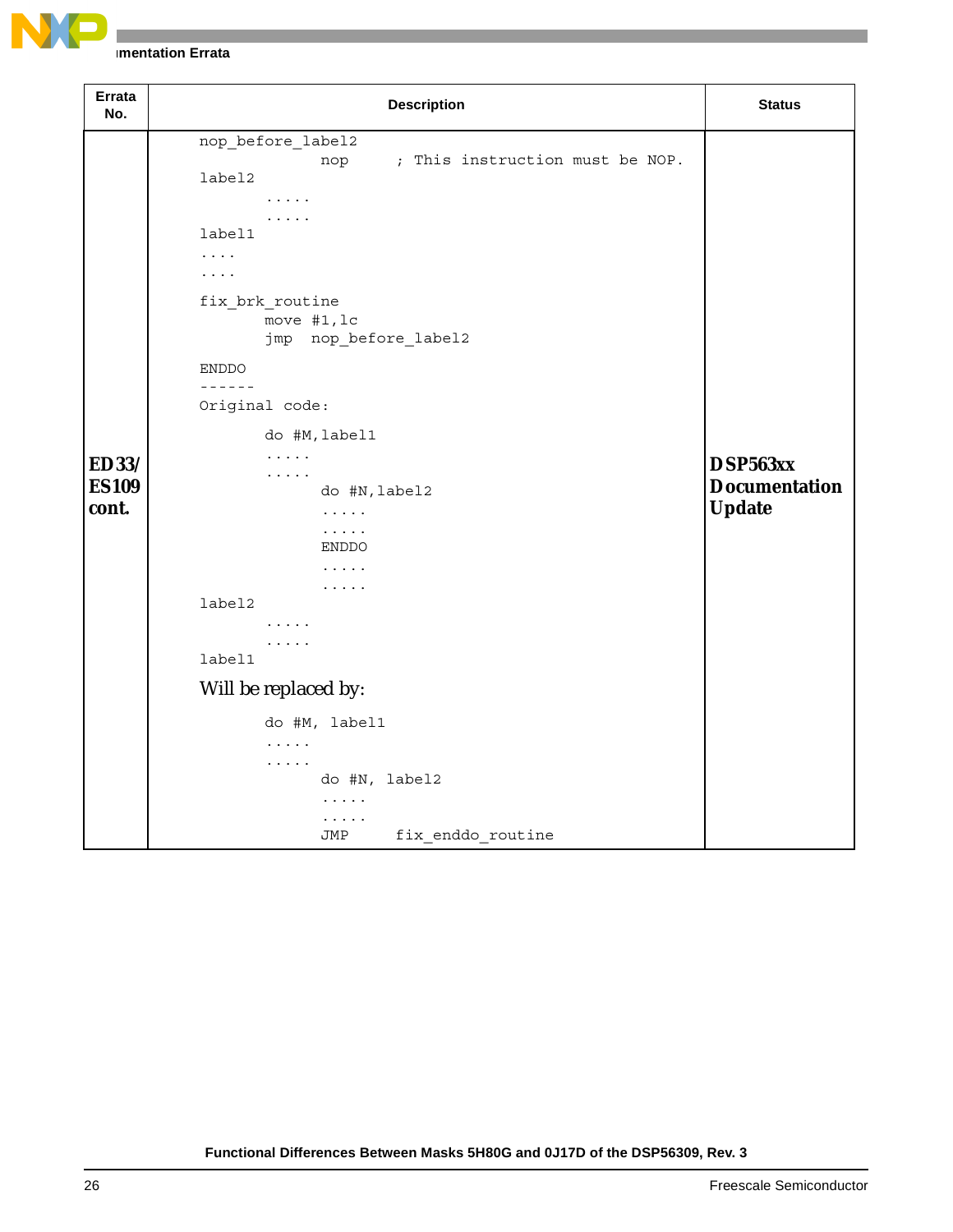

| <b>Errata</b><br>No.                  | <b>Description</b>                                                                                                                                                                                                                                                                                                                                                                                                                                | <b>Status</b>                                     |
|---------------------------------------|---------------------------------------------------------------------------------------------------------------------------------------------------------------------------------------------------------------------------------------------------------------------------------------------------------------------------------------------------------------------------------------------------------------------------------------------------|---------------------------------------------------|
| <b>ED33/</b><br><b>ES109</b><br>cont. | nop_after_jmp<br>NOP ; This instruction must be NOP.<br>.<br>.<br>label2<br>$\cdots\cdots\cdots$<br>.<br>label1<br>.<br>.<br>fix_enddo_routine<br>move #1, lc<br>move #nop_after_jmp, la<br>jmp nop_after_jmp<br>2) DO FOREVER loops<br>===================<br><b>BRKCC</b><br>$- - - - -$<br>Original code:<br>do #M, label1<br>$\cdots$<br>.<br>do forever, label2<br>.<br>$\cdots$<br><b>BRKCC</b><br>$\cdots$<br>$\cdots$<br>label2<br>.<br>. | DSP563xx<br><b>Documentaiton</b><br><b>Update</b> |
|                                       | label1                                                                                                                                                                                                                                                                                                                                                                                                                                            |                                                   |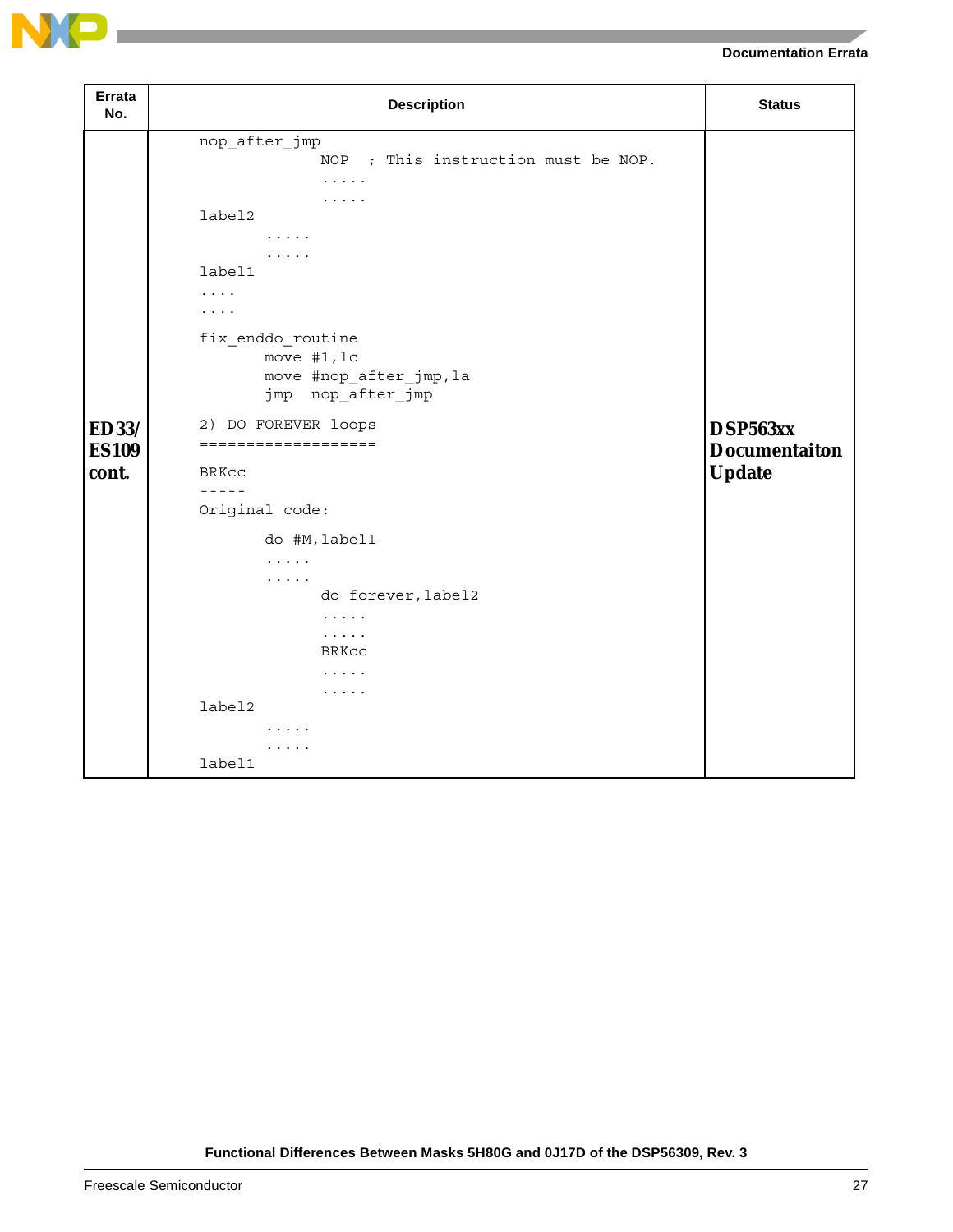

| Errata<br>No.                         | <b>Description</b>                                                                                                                                                                                                                                                                                                                                                                                                                                                                                                                                                                                                                                   | <b>Status</b>                                     |
|---------------------------------------|------------------------------------------------------------------------------------------------------------------------------------------------------------------------------------------------------------------------------------------------------------------------------------------------------------------------------------------------------------------------------------------------------------------------------------------------------------------------------------------------------------------------------------------------------------------------------------------------------------------------------------------------------|---------------------------------------------------|
| <b>ED33/</b><br><b>ES109</b><br>cont. | Will be replaced by:<br>do #M, label1<br>.<br>.<br>do forever, label2<br>.<br>$\cdots$<br>JScc fix_brk_forever_routine ; <---<br>note: JScc and not Jcc<br>$\cdots$<br>.<br>nop before label2<br>nop ; This instruction must be NOP.<br>label2<br>1.1.1.1<br>.<br>label1<br>.<br>.<br>fix_brk_forever_routine<br>move $\operatorname{ssh}$ , x:<> ; <> is some reserved not<br>used<br>address (for temporary data)<br>move #nop before label2, ssh<br>$bc1r$ #16, ssl<br>$\sim$ $\sim$ $\sim$ $\sim$ $\sim$ $\sim$<br>move #1, lc<br>rti<br>$;$ $\leftarrow$ ---- note: "rti" and not<br>"rts" !<br><b>ENDDO</b><br>$- - - - - -$<br>Original code: | DSP563xx<br><b>Documentation</b><br><b>Update</b> |
|                                       | do #M, label1<br>.<br>.                                                                                                                                                                                                                                                                                                                                                                                                                                                                                                                                                                                                                              |                                                   |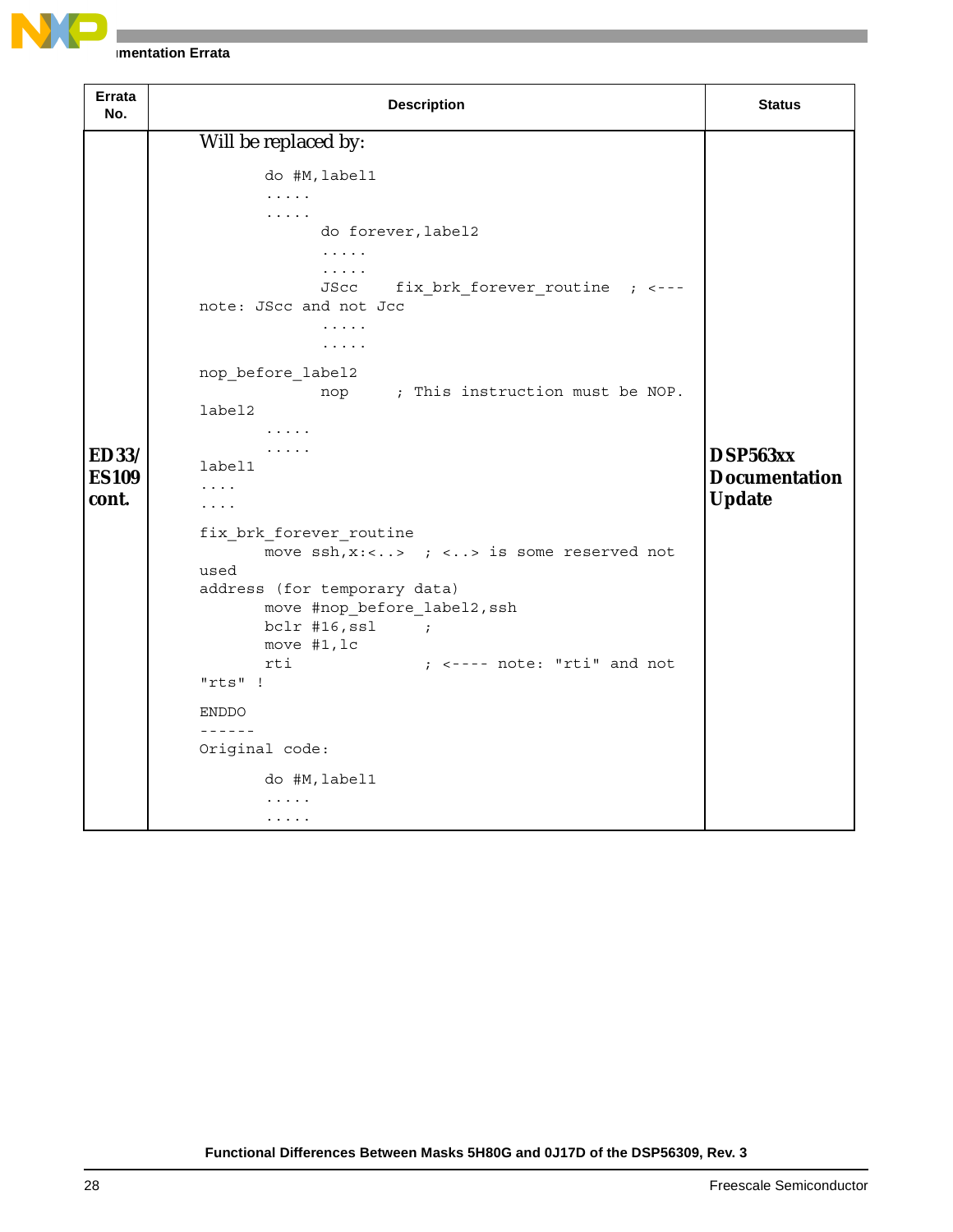

| Errata<br>No.                         | <b>Description</b>                                                                                                                                                                                                                                                                                                                                                                                                                                                                    | <b>Status</b>                                     |
|---------------------------------------|---------------------------------------------------------------------------------------------------------------------------------------------------------------------------------------------------------------------------------------------------------------------------------------------------------------------------------------------------------------------------------------------------------------------------------------------------------------------------------------|---------------------------------------------------|
| <b>ED33/</b><br><b>ES109</b><br>cont. | do forever, label2<br>.<br>.<br><b>ENDDO</b><br>.<br>.<br>label2<br>.<br>.<br>label1<br>Will be replaced by:<br>do #M, label1<br>$\cdots$<br>$\cdots$<br>do forever, label2<br>$\cdots$<br>$\cdots$<br>JSR<br>JSR and not JMP<br>nop_after_jmp<br>NOP ; This instruction should be NOP<br>.<br>$\cdots$<br>label2<br>.<br>.<br>label1<br>$\cdots$<br>$\cdots$<br>fix_enddo_routine<br>nop<br>move #1, lc<br>bclr #16, ssl<br>move #nop_after_jmp, la<br>rti<br>; <--- note: "rti" and | DSP563xx<br><b>Documentation</b><br><b>Update</b> |
|                                       | not "rts"                                                                                                                                                                                                                                                                                                                                                                                                                                                                             |                                                   |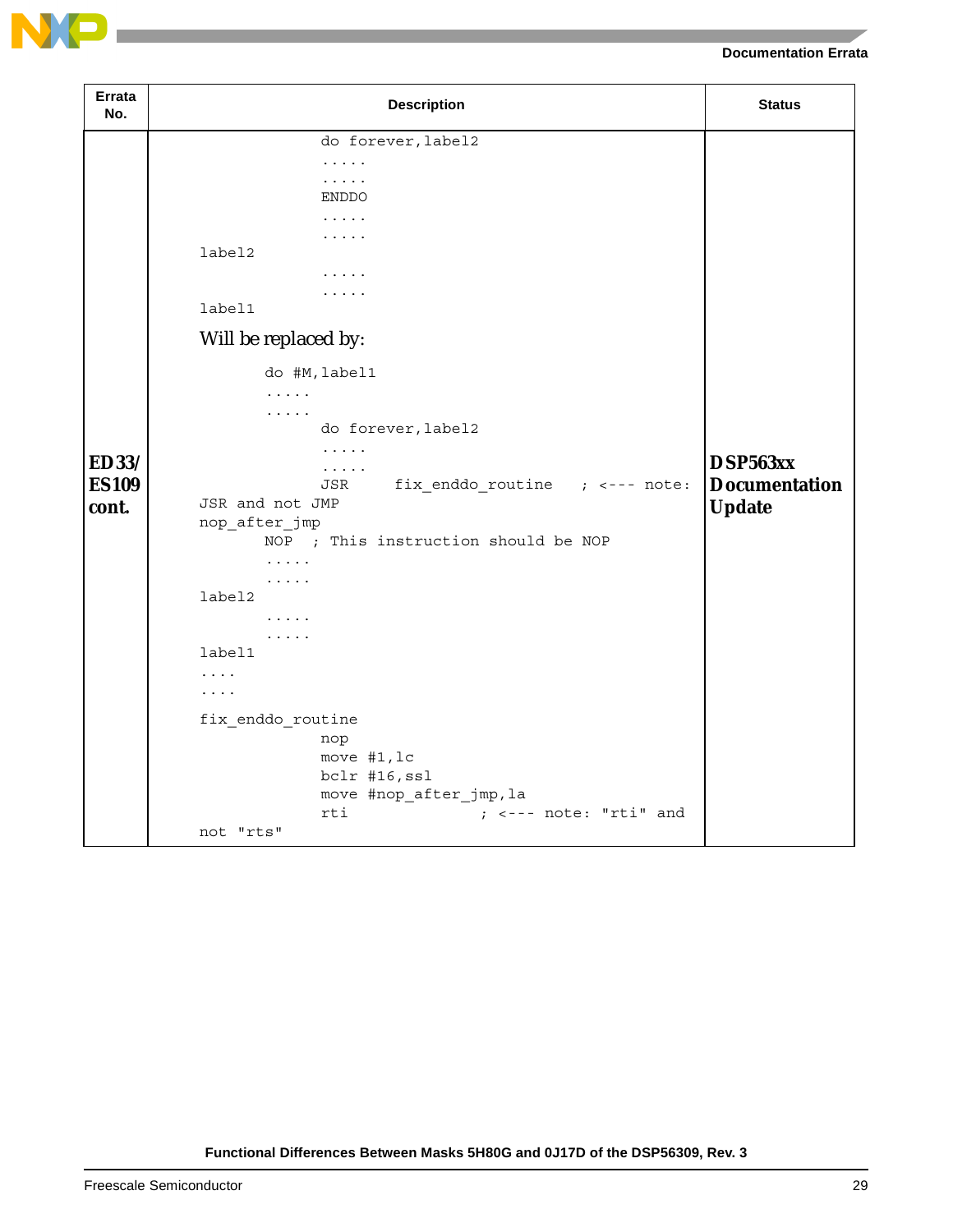

| <b>Errata</b><br>No.         | <b>Description</b>                                                                                                                                                                                                                                                                                                                                                                                                         | <b>Status</b>                                     |
|------------------------------|----------------------------------------------------------------------------------------------------------------------------------------------------------------------------------------------------------------------------------------------------------------------------------------------------------------------------------------------------------------------------------------------------------------------------|---------------------------------------------------|
|                              | Description (added $1/5/99$ ):                                                                                                                                                                                                                                                                                                                                                                                             |                                                   |
|                              | When stack extansion is enabled, the read result from stack<br>may be improper if two previous executed instructions cause<br>sequential read and write operations with SSH. Two cases are<br>possible:                                                                                                                                                                                                                    |                                                   |
|                              | Case 1: For the first executed instruction: move from SSH or<br>bit manipulation on SSH (that is, jclr, brclr, jset, brset, btst,<br>bsset, jsset, bsclr, jsclr).                                                                                                                                                                                                                                                          |                                                   |
|                              | For the second executed instruction: move to SSH or bit<br>manipulation on SSH (that is, jsr, bsr, jscc, bscc).                                                                                                                                                                                                                                                                                                            |                                                   |
| <b>ED34/</b><br><b>ES110</b> | For the third executed instruction: an SSL or SSH read from<br>the stack result may be improper - move from SSH or SSL or<br>bit manipulation on SSH or SSL (that is, bset, bclr, bchg, jclr,<br>brclr, jset, brset, btst, bsset, jsset, bsclr, jsclr).                                                                                                                                                                    | DSP563xx<br><b>Documentation</b><br><b>Update</b> |
|                              | Workaround: Add two NOP instructions before the third<br>executed instruction.                                                                                                                                                                                                                                                                                                                                             |                                                   |
|                              | Case 2: For the first executed instruction: bit manipulation on<br>SSH (that is, bset, bclr, bchg).                                                                                                                                                                                                                                                                                                                        |                                                   |
|                              | For the second executed instruction: an SSL or SSH read from<br>the stack result may be improper - move from SSH or SSL or<br>bit manipulation on SSH or SSL (that is, bset, bclr, bchg, jclr,<br>brclr, jset, brset, btst, bsset, jsset, bsclr, jsclr).                                                                                                                                                                   |                                                   |
|                              | Workaround: Add two NOP instructions before the second<br>executed instruction.                                                                                                                                                                                                                                                                                                                                            |                                                   |
|                              | Description (added $7/14/99$ ):                                                                                                                                                                                                                                                                                                                                                                                            |                                                   |
| <b>ED38</b>                  | If Port A is used for external accesses, the BAT bits in the<br>AAR3-0 registers must be initialized to the SRAM access type<br>(that is, $BAT = 01$ ) or to the DRAM access type (that is, $BAT = 01$ )<br>10). To ensure proper operation of Port A, this initialization<br>must occur even for an AAR register that is not used during<br>any Port A access. Note that at reset, the BAT bits are<br>initialized to 00. | DSP563xx<br><b>Documentation</b><br><b>Update</b> |
|                              | Pertains to: DSP56300 Family Manual, Port A Chapter<br>(Chapter 9 in Revision 2), description of the BAT[1-0] bits in<br>the AAR3 - AAR0 registers. Also pertains to the core chapter<br>in device-specific user's manuals that include a description of<br>the AAR3 - AAR0 registers with bit definitions (usually<br>Chapter 4).                                                                                         |                                                   |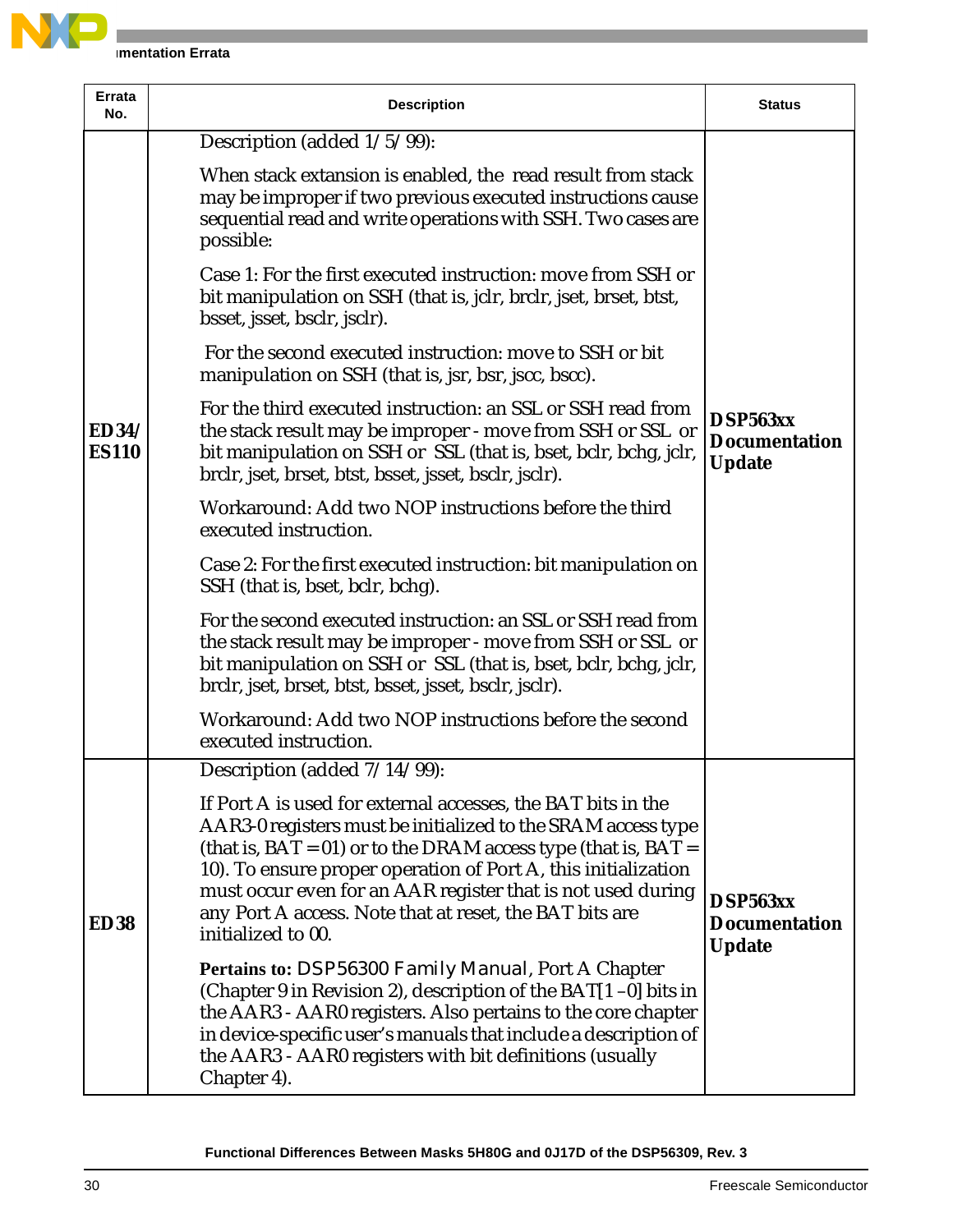

| Description (added $11/\overline{11/99}$ ):<br>When an instruction with all the following conditions follows<br>a repeat instruction, then the last move will be corrupted.:<br>1. The repeated instruction is from external memory.<br>2. The repeated instruction is a DALU instruction that<br>includes 2 DALU registers, one as a source, and one as<br>destination (e.g. tfr, add).<br>3. The repeated instruction has a double move in parallel to<br>the DALU instruction: one move's source is the destination of<br>the DALU instruction (causing a DALU interlock); the other<br>move's destination is the source of the DALU instruction.<br>Example:<br>rep #number<br>tfr x0,a $x(r0)$ +,x0 a,y0 ; This instruction is from external memory<br> _ __________ ------ ----------> This is condition 3 second part.<br>[-------------------------> This is condition 3, first part - DALU<br>interlock<br>In this example, the second iteration before the last, the<br>DSP563xx<br>" $x(r0) + x0$ " doesn't happen. On the first iteration before the<br><b>ED40</b><br><b>Documentation</b><br>last, the X0 register is fixed with the " $x(r0) + x0$ ", but the "tfr<br><b>Update</b><br>x0,a" gets the wrong value from the previous iteration's X0.<br>Thus, at the last iteration the A register is fixed with "tfr x0,a",<br>but the "a,y0" transfers the wrong value from the previous<br>iteration's A register to Y0.<br>Workaround:<br>1. Use the DO instruction instead; mask any necessary<br>interrupts before the DO.<br>2. Run the REP instructions from internal memory.<br>3. Don't make DALU interlocks in the repeated instruction.<br>After the repeat make the move. In the example above, all<br>the "move a,y0" are redundant so it can be done in the next<br>instruction:<br>rep #number<br>tfr x0,a<br>$x(r0) +$ , $x0$<br>move a, y0<br>If no interrupts before the move is a must, mask the interrupts<br>before the REP. Pertains to: <i>DSP56300 Family Manual</i> , Rev. |  |
|--------------------------------------------------------------------------------------------------------------------------------------------------------------------------------------------------------------------------------------------------------------------------------------------------------------------------------------------------------------------------------------------------------------------------------------------------------------------------------------------------------------------------------------------------------------------------------------------------------------------------------------------------------------------------------------------------------------------------------------------------------------------------------------------------------------------------------------------------------------------------------------------------------------------------------------------------------------------------------------------------------------------------------------------------------------------------------------------------------------------------------------------------------------------------------------------------------------------------------------------------------------------------------------------------------------------------------------------------------------------------------------------------------------------------------------------------------------------------------------------------------------------------------------------------------------------------------------------------------------------------------------------------------------------------------------------------------------------------------------------------------------------------------------------------------------------------------------------------------------------------------------------------------------------------------------------------------------------------------------------------------------------|--|